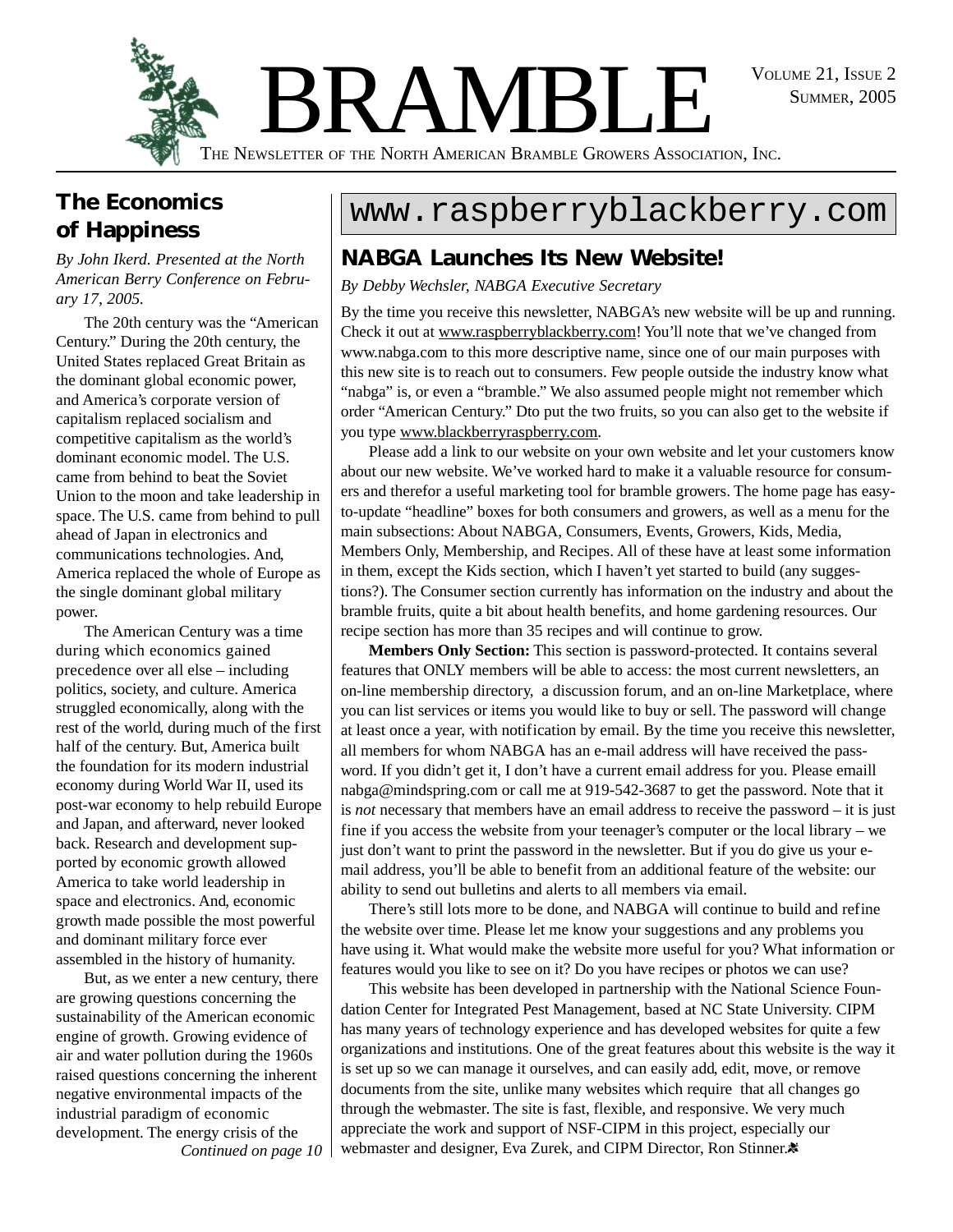## E V E N T S

**June 29 —Caneberry Open House** at the North Willamette Research and Extension Center, Oregon State University, 2:00 to 5:00 pm. Numerous research and extension personnel, including NABGA members Dr. Bernadine Strik, Dr. Chad Finn, will be on hand to discuss their projects.For more information, visit http://berrygrape.oregonstate.edu/news/ events.htm.

**July 14, 2005: Virginia Tech Small**

**Fruit Field Day.** At Southern Piedmont Agricultural Research and Extension Center, 8:30 AM– 4:00 PM, \$10 registration fee (for lunch and materials). Program will include a strawberry research summary, a strawberry equipment demonstration, discussions of the raspberry cultivars trials and the blackberry shift trellis, a bramble breeding and cultural update, and a small fruit pest management update. For more information, contact Jeremy Pattison at jpfruit@vt.edu. Directions and map may be found at www.vaes.vt.edu/blackstone.

**August 17-19 — Annual NASGA**

**Summer Tour**. The North American Strawberry Growers Association 2005 tour, "Farming on the Urban Fringe," will visit successful farms and orchards around New York City. Several of the stops raise bramble fruit, including Barton Orchards, in Poughquog, NY, a premier Pick-Your-Own farm raising strawberries, raspberries, blueberries, ribes, and grapes as well as tree fruit and vegetables, and a corn maze and Wilklow Orchards, in Highland, NY, which raises

**The BRAMBLE** is a quarterly publication of the North American Bramble Growers Association (NABGA) and is a benefit of membership in the association. For sample copy, reprint permision, membership information, and advertising rates, contact NABGA

1138 Rock Rest Road Pittsboro, NC 27312 Phone: 919-542-3687 Fax: 919-542-4037 Email: nabga@mindspring.com *The Bramble © NABGA 2005*

60 acres of tree fruit as well as strawberries, raspberries, blackberries, currants, and blueberries, sells at numerous farmers' markets, and adds value by making jam, cider, and baked goods. An optional side trip to New York City will

visit Hunts Point Terminal Produce Market, one of the largest in the world, and take a tour of the city. For more information, contact NASGA at 814-238- 3364 or info@nasga.org or visit www.nasga.org.

# **Mark Your Calendar for TWO NABGA Meetings!**

Arrangements are still being worked out, but NABGA is planning to have TWO meetings this winter. Holding meetings in several regions will increase our outreach to the berry community, reduce costs for attending meetings, and allow us to focus our programs on regional needs while still bringing speakers of national significance. We envision having our "Taste of the Berry Fields" social event/fundraiser at both meetings.

## **January 6-7, 2006 – Savannah, Georgia**

The first meeting will be in Savannah, Georgia, in association with the Georgia Fruit and Vegetable Growers Association's Southeast Fruit and Vegetable Expo. This conference hosted an extremely successful blackberry program last year and has a large trade show and extensive sessions on blueberries, peaches, and vegetable crops. This year, the North American Strawberry Growers will also be meeting here, on January 4-6, with their tour scheduled for January 5 and educational sessions on January 6. Our educational sessions are expected to be on January 6 and/or 7. A forum on the National Berry Crops Initiative (see "Briefly Speaking" on facing page) is also planned. Organizers will be working hard on the scheduling of these meetings so you can benefit from all of them! Our educational sessions here will concentrate on blackberries. We'll have a opportunities for potential members to learn about NABGA and for discussion of the directions and programs of the organization and the needs of the bramble industry.

## **February 14-16, 2006 – Syracuse, New York**

 Here, we would meet in association with the New York State Berry Growers Association as part of the Empire State Fruit and Vegetable Expo, a much larger meeting, also with a large trade show. Educational sessions at this meeting would concentrate on raspberries. We'll also hope to draw in new members to NABGA and again have opportunities for discussion of the organization and the needs of the bramble industry at this meeting as well.

## **NABGA Annual Meeting**

Our official "annual meeting" will also be at the Savannah meeting. The Executive Council and Research Committee will meet to decide the budget and make research funding decisions, and Executive Council elections will be held. With NABGA's new commitment to a more regional approach and improved communications, we plan to develop a way that members will still have the opportunity to vote on elections for Executive Council and on other major issues that may come before the annual meeting if they are not at the Savannah meeting.

If you have suggestions for either meeting, such as session topics or speakers, and/or would be interested in helping to plan the meeting or our "Taste of the

Berry Fields," please contact the NABGA office soon. Meetings don't just happen – we need ideas and workers to plan and carry them out. Hope to see you there!

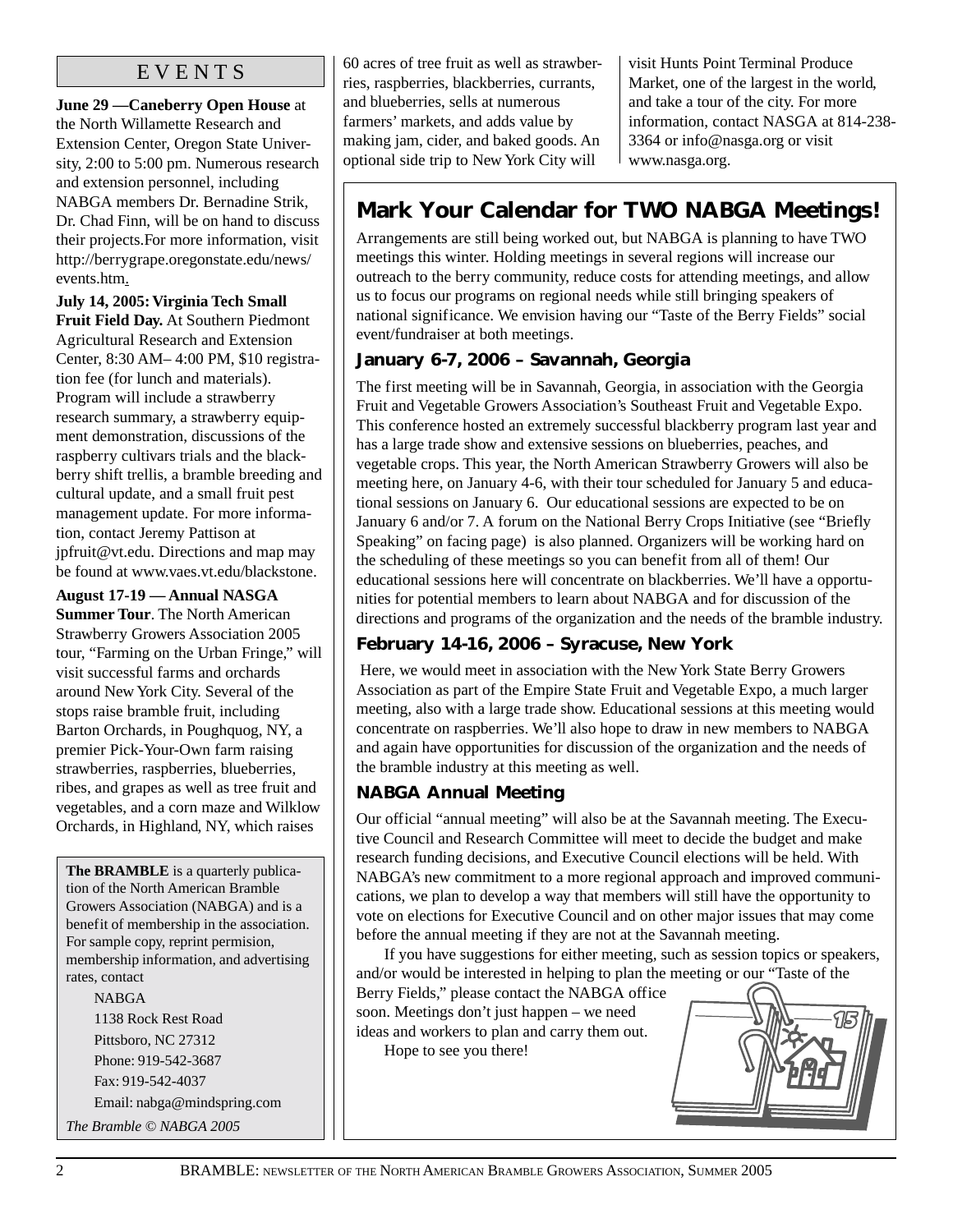# **Notes from the 2005 International Berry Health Benefits Symposium**

*By Tom Walters, NABGA Vice President*

This Symposium, held June 13-14 in Corvallis, Oregon, was truly international; speakers came from the U.S., Canada, Finland, Spain, New Zealand, and Austria. The keynote address was given by Dr. Gary Stoner of Ohio State University. Dr. Stoner reviewed his group's outstanding feeding trials, which have shown that diets supplemented with black raspberries, blackberries, or strawberries prevented about half of the esophageal tumors in rats. In another test, black raspberries and strawberries prevented tumor development even when tumors had already been initiated. Their group has also shown that black raspberries prevent the development of colon cancer in rats. Preliminary studies indicate that the berry anthocyanins are very active in inhibiting cancer. They are continuing to explore the mechanisms of this cancer inhibition, and have also begun clinical studies to evaluate these benefits in preventing human cancer.

Dr. Ron Wrolstad (Emeritus professor of Food Science at Oregon State University) reviewed for us the relationship between anthocyanins, total phenolics, and antioxidant activity in blueberries, blackberries, raspberries, and currants. Blueberries have most of their antioxidants in their skins, so small blueberries have the highest antioxidant levels. In general, antioxidant levels correlate well with anthocyanins, the pigments that make our berries so colorful. Dr. Wrolstad pointed out the fantastic diversity of anthocyanins (over 6,000 types!); these may help the plant by blocking different wavelengths of light. They also differ in their antioxidant properties, their metabolites, and their absorption rates. It may be that the best health benefits come from the **combination** of these compounds found in berries rather than from a single chemical.

Dr. Luke Howard (U of Arkansas) showed that blackberry anthocyanin levels generally vary among varieties, but | reduced their total serum cholesterol

# *Briefly Speaking...*

For bramble growers at this time of the year, there is much to do with very little spare time for "extras." But as a NABGA member, your response to a couple of timely items is requested.

**• USDA Grades for Dewberries and Blackberries:**The Agricultural Marketing Service of the USDA has announced that it would open a 60-day comment period (until August 22) for Dewberry and Blackberry standards and grades. While the standards apply mostly in the retail trade, consumer perceptions of our fruit at every purchase point are important to all of us. Take a look at the current standards, printed on page 4 of this newsletter. The NABGA office will help facilitate getting your comments to AMS.

**• Bramble Season Issues and Problems:** As you encounter production or marketing troubles during this season, make a written note of the details. After the season is over and you have time, submit these to NABGA. These could be used as possible topics for the *Bramble*, educational sessions, research topics, or as a basis for future projects.

**• Team Building:** We are well on our way with projects that will lead to accomplishing our objectives this year. With a plan for involvement, we now need to focus on expanding our membership to build a stronger team. During the season, you will be in contact with growers, suppliers, academic/Extension, or others associated with the bramble industry. With their permission, send their names and addresses to Debby Wechsler so that an invitation to NABGA membership may be sent to them.

I'm also pleased to report our participation in the **National Berry Crop Initiative.** In pursuit of specialty crop support for brambles, we have made great contacts for cooperative ventures with other associations and agencies. One of these contacts led to the appointment of your president and executive secretary to the steering committee of the National Berry Crop Initiative. The NBCI is "a partnership of industry, academia and government formed to develop a strategic research and extension plan for the continued growth and sustainability of berry crop production in the United States." You will hear more about this in the next newsletter and have opportunities to weigh in on the draft plan.

Have a great bramble year!

## *Ervin Lineberger*

that some varieties (Kiowa) also vary significantly from one growing season to another.

Dr. Mary Ann Lila (Unversity of Illinois) presented results showing that Northwest-grown blackberries were higher in antioxidants than the ones commercially grown in Mexico. Northwesterners rejoice! She looks at ways in which stress elicits accumulation of bioactive chemicals in plants. Perhaps someday this work will lead to treatments in the field to make an even healthier crop of berries.

Adding blueberries to the diet of pigs

(both LDL and HDL), according to the studies of Dr Wilhelmina Kalt (Agriculture and Agri-Food Canada). She also showed that blueberry anthocyanins could cross the blood-brain barrier, and could be found in the cortex. She found that blueberries had the best effect when part of a diet high in phytochemicals. There's that **combination** theme again... Or, as Henry Bierlink of the Washington Red Raspberry Commission pointed out, it looks like Mom was right about eating all of your fruits and vegetables…thanks, Mom!

Dr. Francisco A. Tomas Barberan *Continued on page 8*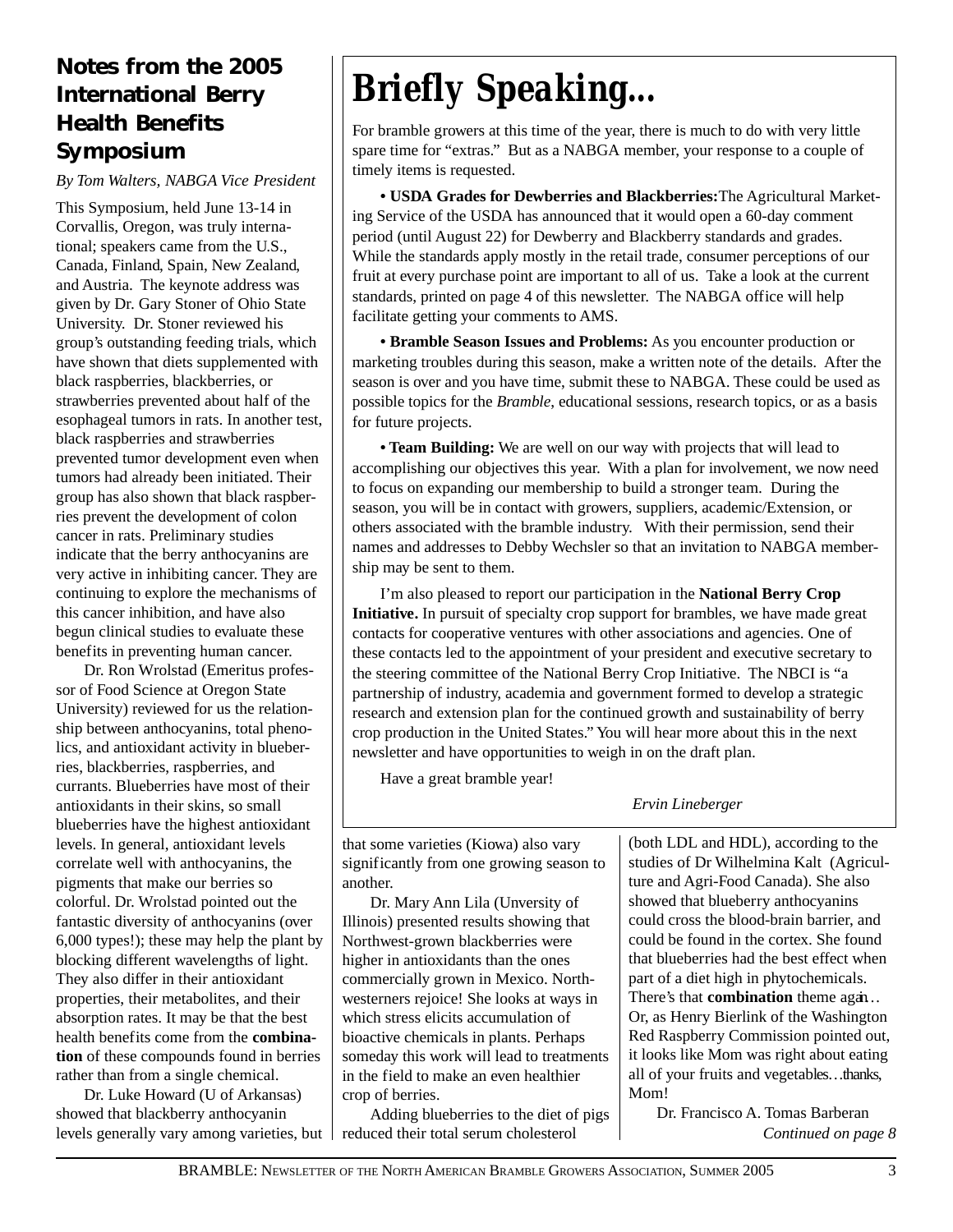# **Should Blackberry Grade Standards be Modified?**

The USDA Agricultural Marketing Service has been asked to review the Fresh Fruit and Vegetable grade standards for usefulness in serving the industry. AMS has identified the color requirement for possible revision and seeks comments regarding any other revisions that may be necessary to better serve the industry. All comments are due by August 22. *Please contact Debby Wechsler, NABGA Executive Secretary, with your comments by August 16 and we will facilitate getting them to AMS.*

## **United States Standards for Grades of Dewberries and Blackberries**<sup>1</sup>

### **Grades**

§51.4270 U.S. No. 1.

"U.S. No. 1" consists of dewberries or blackberries of one variety which are firm, well colored, well developed and not overripe, which are free from caps (calyxes), mold and decay, and from damage caused by dirt or other foreign matter, shriveling, moisture, disease, insects, mechanical or other means.

(a) **Tolerances**. In order to allow for variations incident to proper grading and handling, not more than 10 percent, by volume, of the berries in any lot may fail to meet the requirements of this grade, including therein not more than 5 percent for defects causing serious damage, and including in this latter amount not more than 1 percent for berries which are affected by mold or decay.

## §51.4271 U.S. No. 2.

"U.S. No. 2" consists of dewberries or blackberries of one variety which fail to meet the requirements of the U.S. No. 1 grade but which do not contain more than 10 percent, by volume, of berries in any lot which are seriously damaged by any cause, including therein not more than 2 percent for berries which are affected by mold or decay.

### **Unclassified**

§51.4272 Unclassified.

"Unclassified" consists of dewberries or

# **Update on Specialty Crops Legislation**

As we reported in the last newsletter, the Specialty Crop Competitiveness Act became law in 2004. It is designed to boost the nation's specialty crops industry, primarily through block grants to state departments of agriculture. The funding will be used to enhance the industry through technical assistance, research, promotion, education, nutrition and related initiatives. This law, however, though it *authorized* \$54.5 million annually for five years, included no funding *appropriation.*



In May of this year, the U.S. House of Representatives included \$7 million for the block grants authorized in the Specialty Crops Actin the House agricultural appropriations bill for FY06. The next step for the appropriations bill was full consideration by the U.S. House of Representatives in early June. The Senate Appropriations Subcommittee on Agriculture, Rural Development and Related Agencies marked up the Senate version of the FY06 agricultural appropriations bill in mid-June, as we went to press, *without* this appropriation. When we learned it was coming before the full Appropriations Committee the following day, NABGA faxed a letter to the committee's chair urging that that at least the House appropriation of \$7 million be included. We also cranked up the member e-mail system of our new website and sent out an action alert. If funding is not included in the Senate bill, the next opportunity for supporters of this legislation is the conference committee which reconciles House and Senate versions of the bill. Stay tuned for further developments.

*If you are interested in working on legislative issues for NABGA, contact the NABGA office. Thanks to Sue Loomis Gragan, NABGA's Region 4 representative, for researching the Ag Appropriations Committee members for* us.

blackberries which have not been classified in accordance with either of the foregoing grades. The term "unclassified" is not a grade within the meaning of these standards but is provided as a designation to show that no grade has been applied to the lot.

### **Definitions**

§51.4273 Well colored.

"Well colored" means that the whole surface of the berry shall be a blue or black color.

§51.4274 Well developed.

"Well developed" means that the berries shall not be misshapen owing to anthra-



cnose injury, frost injury, lack of pollination, insect injury, or other causes.

§51.4275 Overripe.

"Overripe" means dead ripe or soft, necessitating immediate consumption. §51.4276 Damage.

"Damage" means any defect, or any combination of defects, which materially detracts from the appearance, or the edible or marketing quality of the berry. §51.4277 Serious damage.

"Serious damage" means any defect, or any combination of defects, which seriously detracts from the appearance, or the edible or marketing quality of the berry. Berries which are badly deformed, crushed, leaky, moldy, decayed, or which have less than one-half of the surface covered with a blue or black color shall be considered as seriously damaged.

<sup>1</sup> Packing of the product in conformity with the requirements of these standards shall not excuse failure to comply with the provisions of the Federal Food, Drug, and Cosmetic Act or with applicable State laws and regulations.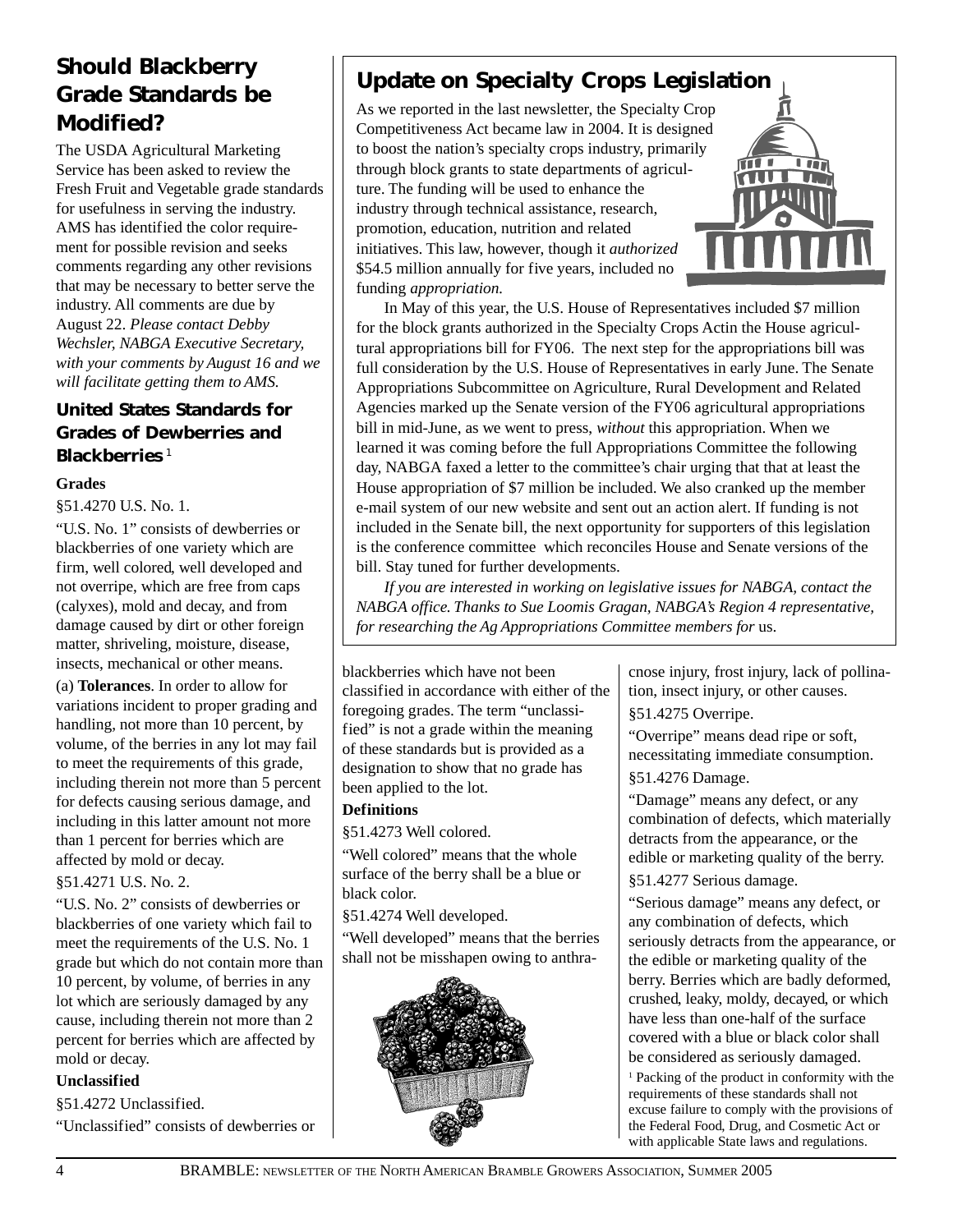# **New Bramble Disease Found in Oregon**

*Oregon Department of Agriculture News,* May 31, 2005

*Phragmidium violaceum,* a rust species new to North America, has reportedly been found along the southern coast of Oregon impacting weedy Himalayan blackberry plants. This rust is used for biocontrol of invasive blackberry in Australia, New Zealand, and Chile, where research has shown it to have a very narrow host range of specific weedy blackberry species.

Research is underway to confirm that Oregon's commercially produced and native blackberry varieties are not susceptible. Fungicides are available if desirable blackberries varieties are found to be susceptible. Currently, the rust is limited to the southern coast of Oregon in Coos and Curry counties. Identification of this particular rust is difficult and it can easily be confused with other blackberry diseases. For more information and photos, visit the Oregon Dept. of Ag. website: www.oregon.gov/ODA/news/ 050525rust.shtml.

Comments Dr. Bernadine C. Strik, Oregon State University:

"I and others at OSU are working with the ODA to quickly test susceptibility of our true native blackberry *R. ursinus* and our commercial Rubus cultivars to this pest. Fortunately in other blackberry production areas, particularly New Zealand, this pest has not been a problem for commercial blackberries and if present can be controled using existing fungicides. Still the first step here must be to test this fungus on our important cultivars."





*This list was developed by Dr. Gina Fernandez, Small Fruit Specialist at NC State University and reviewed and revised with the assistance of Dr. Marvin Pritts at Cornell. Chores and timing may be somewhat different in your area or for your cropping system.*

## *Plant growth and development*

- ❑ Fruit development.
- ❑ Rapid primocane growth.
- ❑ Floricanes senesce.
- ❑ Primocane fruiting types flower and produce fruit.

## *Pruning and Trellising*

*Erect types:*

- $\Box$  In warm climates with a long growing season, hedge (tip) the new primocanes when they are about 6-12" below the top wire of the trellis to encourage lateral branching. Continue hedging at monthly intervals to maintain desired branching and height of canopy (laterals should reach top wire).
- $\Box$  In colder climates, tip primocanes once when they are about  $2 - 3$  ft. tall to encourage lateral branching.
- ❑ Prune out spent floricanes after they have produced fruit, do not thin out primocanes until mid-to late winter.
- ❑ Train primocanes to trellis to minimize interference with harvest. Shift trellises or V trellises make this relatively easy.

## *Trailing types*

- ❑ Train new primocanes to middle of trellis, or on the ground in a weed free area or temporarily to trellis outside of fruiting area (depends on trellis type).
- ❑ Cut back side shoots to 18" (after dormancy in cold climates).
- ❑ Remove spent floricanes after harvest.

## *Weed management*

- ❑ Mow along side of row to maintain the width of the bed to 3-4 ft.
- ❑ Weed growth can be very vigorous at the same time as the bramble crop peaks.
- ❑ Weed control is best done earlier in the season before harvest commences. ❑ Mow middles regularly to allow

pickers to move through rows easily.

## *Insect and disease scouting*

❑ Scout for insects

- ❑ Raspberry crown borer (canes girdled and wilt)
- ❑ Psyllid
- ❑ Two spotted spider mite
- ❑ June beetle
- ❑ Scout for diseases
	- ❑ Botrytis
	- ❑ Late rust
	- ❑ Sooty blotch
	- ❑ Orange rust
	- ❑ Powdery mildew

## *Water management*

- ❑ Bramble plants need about 1"-2" water/week, and this is amount is especially critical during harvest.
- ❑ For blackberries (not raspberries) in warmer climates only, consider installing an overhead system for evaporative cooling to reduce sunscald. Turn on once or twice a day from 10 am to 3 pm for short periods of time (approx. 15 minutes).
- ❑ Give plants a deep irrigation after harvest.

## *Nutrient management*

❑ Take leaf samples after harvest and send to a clinic for nutrient analysis. Do not fertilize with nitrogen at this time of the year.

## *Harvest and marketing*

The busiest time of the year for a blackberry or raspberry grower is the harvest season. Each plant needs to be harvested every 2-3 days. For larger plantings, that means fruit is picked from some part of the field every day of the week.

- ❑ Pick blackberries when shiny black for shipping. Those that are dull black are fully ripe and suitable for PYO only.
- ❑ Pick directly into clamshells with absorbent pads OR for PYO use soft drink flats.
- ❑ Keep harvested fruit in shade and move into coolers as soon as possible to lengthen the shelf life of the fruit.
- ❑ Use forced-air precoolers for best removal of field heat.
- ❑ Store at 32 to 34°F and 95% relative humidity.
- ❑ Freeze excess fruit for jam, juice or wine.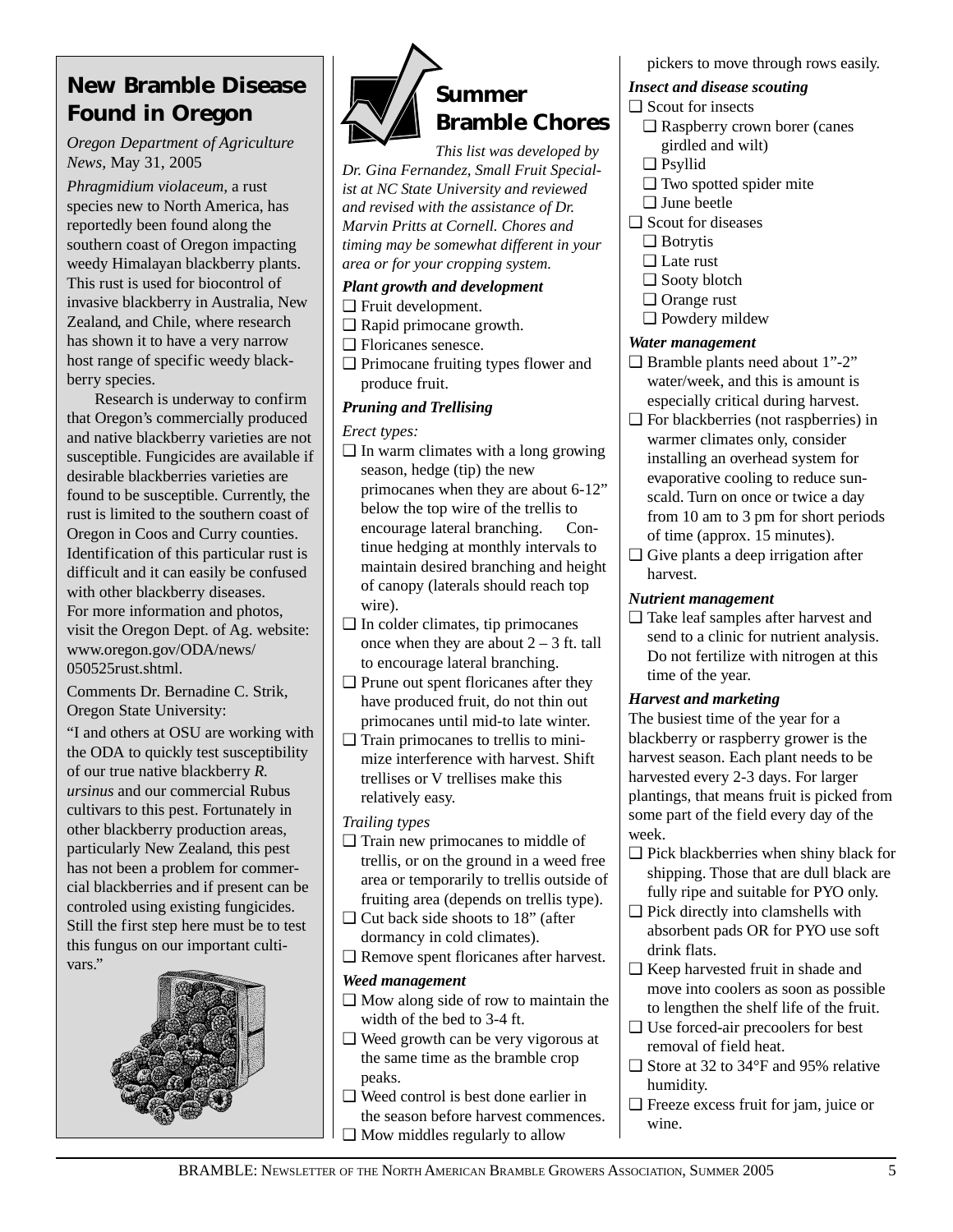# **A Long Time at Longmeadow**

## **Rudy Valonen, Val's Berries, Longmeadow, Massachusetts**

Raising berries started as a hobby for Rudy Valonen and as a teenage project for his son, Art, but it didn't take too long for Val's Berry Farm to become Rudy's second career and Art's adult occupation. Rudy started with a couple of acres of blueberries while working as an electrical engineer. "My son got interested in other kinds of farming," he recalls. "When he was sixteen, he got into growing strawberries. After a couple of years, he thought he should try some raspberries, and we planted the purple raspberry 'Success' and a primocane variety, 'August Red'." Two or three years later, they bought some land next door, and expanded further. Art, who's now in his 40s, became a full-time farmer. Rudy helped, especially with marketing, and especially after he retired a number of

years ago.

When Heritage had just been introduced for a few years, he recalls, "Art put in five acres of Heritage, thinking he'd be the first on the block, never realizing that people didn't expect fall raspberries, and no one hardly showed up for PYO. We struggled to figure out how to sell them, but after a couple of years people began to believe that they were real." The Valonens added more blueberries and various summer raspberries. "Some worked, some didn't," says Rudy. "It always seemed like the summer raspberries were a difficult crop to get harvested—it's hot weather, you only have a short time for the entire crop, and they take a lot of work when there's other work to be done. I've pretty well decided that primocanes have a much better potential of profit." Last year, the Valonens phased out the last of their summer raspberries and now grow fallfruiting primocane raspberries exclusively. The farm currently raises about 15 acres of highbush blueberries, 2-3 acres of raspberries, about 3 acres of strawberries, and a few blackberries. They used to raise more strawberries, but cut back, since they currently have quite a bit of competition from other nearby farms. Almost everything is sold PYO, except for some of the blueberries, which Rudy wholesales when there are more than their PYO customers can handle.

Rudy has been the more public face of Val's Berry Farm, interacting with buyers and active in regional organizations and in NABGA, where he served as a dedicated New England Regional Representative and Research Committee member for many years. "I have the time to think about what's going on," he says. "Agriculture is something I've always been interested in. I like to figure out why some things work and others don't. When you're trained as an engineer, you become terribly curious about a lot of things."

One aspect of bramble growing he has given a lot of thought to is the pros and cons of the varieties they've grown. He feels that development of primocane raspberry varieties with a broad range of ripening times is an important priority for the bramble industry, and he's looking

# The Small Fruit Plant Grower's Resource #1 Supplier of Strawberry and Raspberry Plants Need help? Call the professionals. 41 River Rd., S. Deerfield, MA 01373 413-665-2658 noursefarms.com **Check out our new** varieties for 2005! out tator **Out** all fort

# World Famous Doyle's Thornless Blackberry Look what you can get from one plant

Totally thornless and does not sucker Yields 10–20 gallons per plant! Proven producer since 1975! Grows from Alaska to Florida ALL 50 states

Just one Doyle Thornless Blackberry yields more than 30 ordinary plants! Large, Sweet, Juicy Berries-sooo good!



Adapts to patios and small yards a big plus



**50¢ from your backyard!**

THOMAS E. DOYLE (6/26/1900–1/13/01)

No other blackberry compares to the Doyle! Great for commercial growers. Call or write for free literature.

DOYLE'S THORNLESS BLACKBERRY INC.

**1600 Bedford Road • Washington, IN 47501 Tom Doyle 812-254-2654 fax 812-254-2655 tomdoyle@fruitsandberries.com www.fruitsandberries.com**

6 BRAMBLE: NEWSLETTER OF THE NORTH AMERICAN BRAMBLE GROWERS ASSOCIATION, SUMMER 2005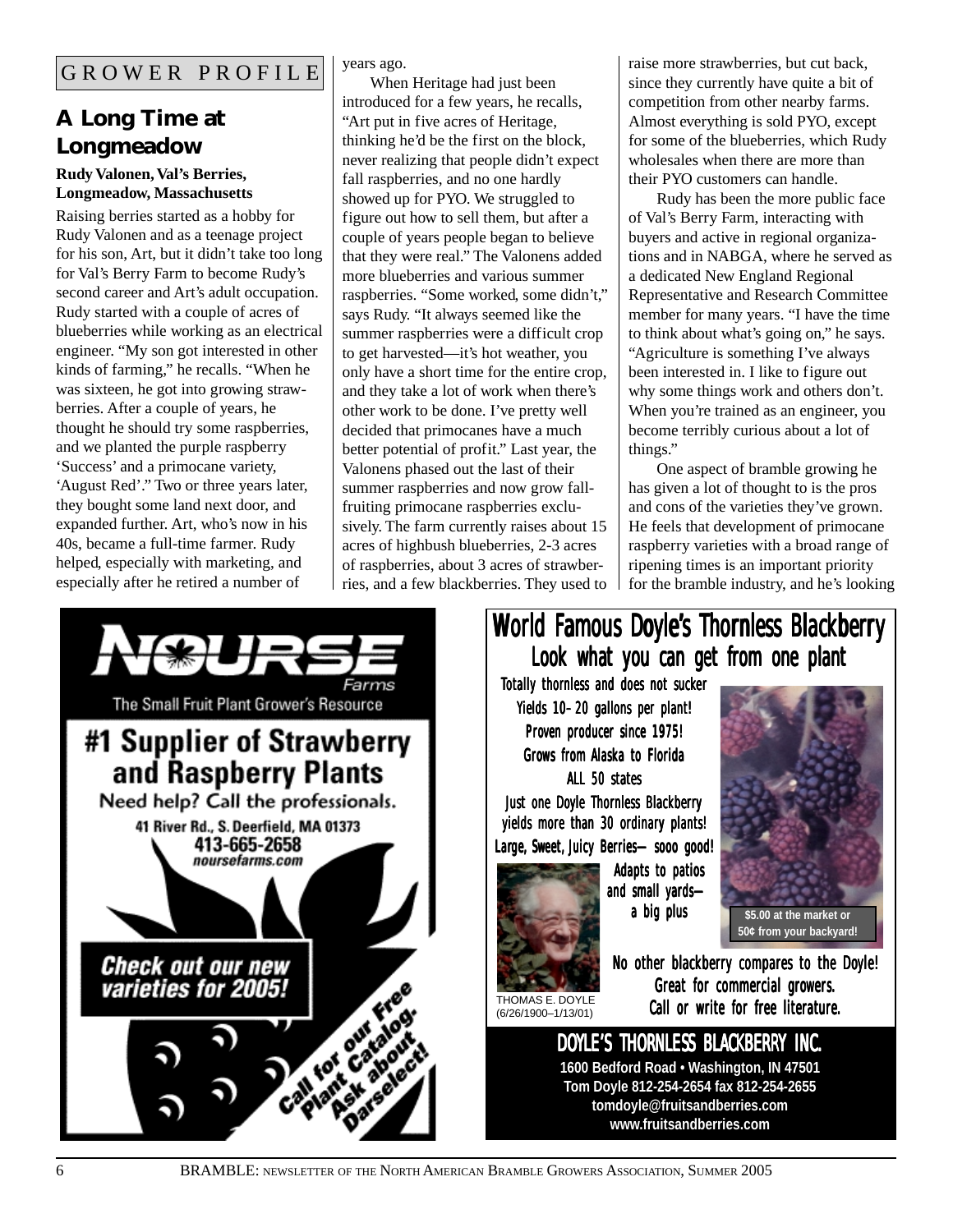for a variety that ripens in early August. "'August Red', says Rudy, "produces very early, and has all the good features of raspberries except it is short in stature. It only wants to grow to  $2\frac{1}{2}$  feet at best, and people don't want to pick it – though they don't mind bending over for strawberries." This year, the Valonens are trying the new variety 'Jaclyn' from Maryland (see box) for an early crop. At the far end of the season, Val's Berries can get frost by mid-September, but the Valonens are able to use irrigation for frost protection to keep going a few more weeks. "We sometimes pick until mid-October," says Val.

Val's Berries is located about seven miles outside Springfield, Massachusetts, and draws the bulk of its PYO customers from there, from the town of Holyoke, and from other smaller communities in the area. All fruit are sold by the pound except raspberries, which are sold by the pint. "We give them a tray and pint cups to fill," says Rudy. The farm employs one or two helpers for PYO management, and occasionally hires local pickers for their blueberries.

Like many other growers, Rudy has noticed a decrease in the PYO business. "In the past, we would be overrun with

PYO customers," he says. "Today, it's not like that at all. Our society has been set up to have everyone working, otherwise you can't have your two cars and nice home." Advertising can help, he says, but the farm's main strategy is to try to coax people that do come to the farm to tell their friends and neighbors. "We train the PYO staff to ask each person when leaving to 'please tell your friends and neighbors.'" The farm collects customers' addresses in a guest book and then sends out postcards with a simple message along the lines of "The strawberries are ready and everything is wonderful." at the start the picking season for each crop. "We lie a lot," laughs Rudy wryly.

Where is the farm going? Rudy expects it to continue down its current path. Most of the production tasks are in his son's competent hands, and it's likely the farm will continue focusing on PYO, trying new varieties, building from its many years of good customer relations and that Rudy will continue to observe and think about how the farm is working and what adjustments will increase success.素

*Rudy Valonen may be contacted at 81 Parker Street, E. Longmeadow, MA 12028, 413-525-1565.*

## **More on the 'Jaclyn' Raspberry**

The 'Jaclyn' raspberry is a new variety developed in Maryland through the Five Aces breeding program operated by Harry Swartz. The Valonens received their plants from Nourse Farms, though the variety, known as QEG before receiving its commercial name, is not yet in their catalog. Says Tim Nourse, "Rudy's been asking me for it for several years. I've had limited plants for testing, and should have a limited quantity to sell next year (though it may still not be in the catalog)."

"It's supposed to be an early primocane in the same season as Polana and Autumn Britten. It's a very firm berry—it has the smallest plug of any raspberry I've ever seen. It has a darker color than the standard primocane varieties, but very good flavor." Because of the color, Tim predicts that this variety will likely be suitable for Eastern and Midwestern growers, but not for the West Coast wholesale crop.

## **Brambles as State Fruit?**

Many states have state symbols – trees, animals, flowers, fruit, foods, even a state cooking pot in Texas. These symbols don't mean a whole lot, but offer at least a talking point, perhaps the recognition of a leading industry, a native species, or a historical element. Often the choosing of these symbols is initiated by fourth or fifth graders researching their state for class, but when different commodities get into the act at the legislative level, it can get pretty complicated! A few years ago, North Carolina tried to satisfy everyone by choosing the strawberry as its official state RED fruit, the blueberry as its official BLUE fruit, and the scuppernong grape as its official fruit. Go figure...

Recently, Kentucky chose the blackberry as state fruit in 2004. An article by Monica Newton Tate in the *Sentinal News* (www.shelbyconnect.com/ articles/2004/04/07/news/news01.txt) said, "The humble blackberry has recently withstood assault, mockery and humiliation while simultaneously growing greater in prominence. Last week, the Kentucky General Assembly named the blackberry the state's official fruit...when it passed a television reporter quipped, 'The blackberry bill gets passed while the governor's budget proposal gets caught in a jam."

Another story, however, linked the state fruit story to local growers and health research involving blackberries – much better publicity! This story said, "Blackberries, the Kentucky state fruit, could prove to be the missing link in preventing or ultimately treating certain forms of cancer. Wayne Shumate and Billy Gatton Jones, owners of WindStone Farms, enthusiastically support Dr.

Vincent S. Gallicchio, Professor in Clinical Sciences and Internal Medicine at the University of Kentucky, in his request for funding approval to conduct the research." (See the story at www.medicalnewstoday.com/ medicalnews.php?newsid=20708.)

Alabama also chose the blackerry as its state fruit in 2004, but peach growers are actively working to get the peach chosen as the official "tree fruit."

 A quick websearch did not reveal any state with the red or black raspberry as its state fruit. A resource with symbols for *all* the states is www.netstate.com/ states/index.html – but you have to check the states one by one.

Let NABGA know if you know of any other bramble state fruit. If your state has no state fruit, maybe we can mobilize those fourth graders to lobby for raspberries...※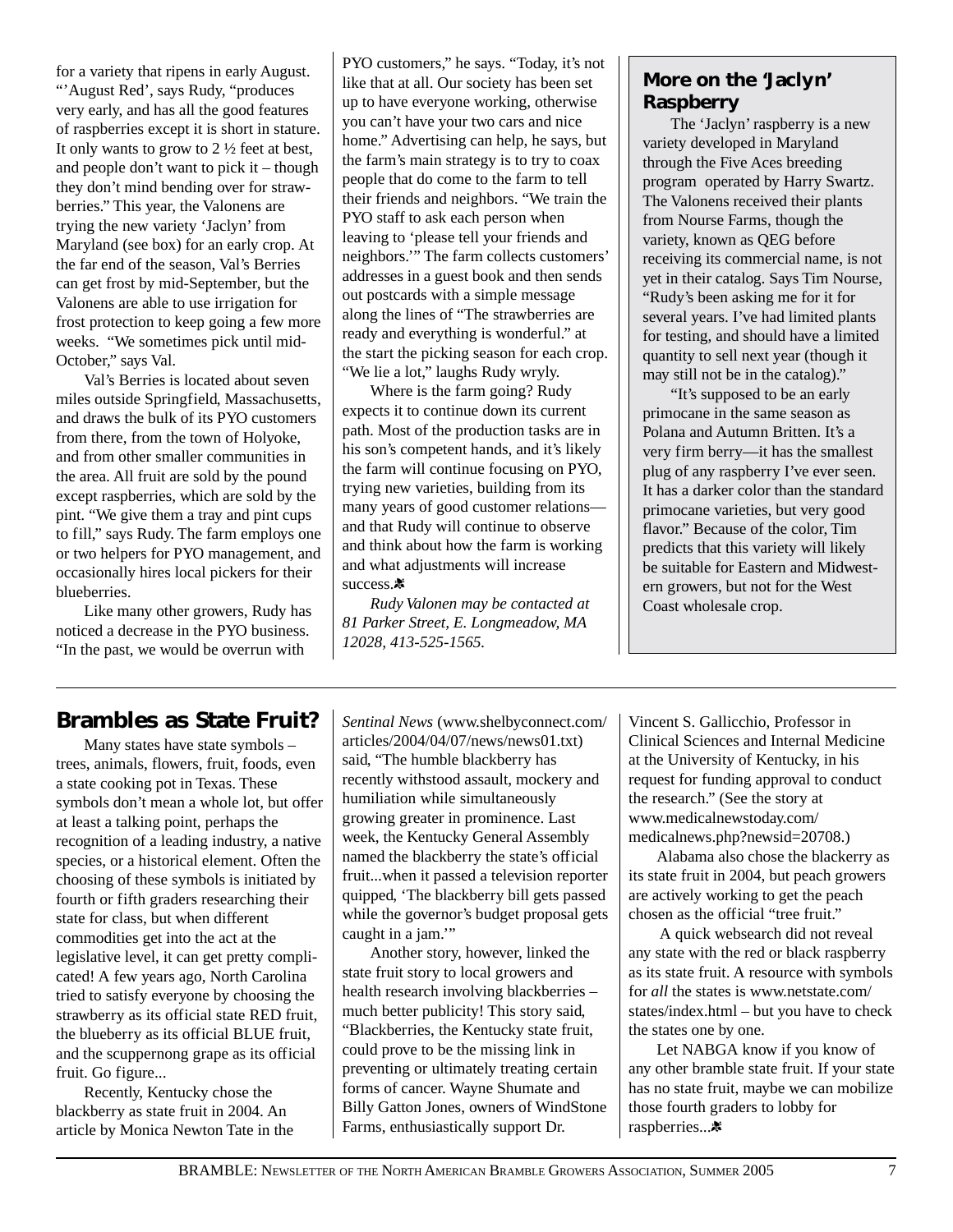# **International Berry Health Benefits Symposium**

*Continued from page 3*

(CEBAS Institute, Murcia, Spain) investigated the ways in which the beneficial ellagic acid and ellagitannins are metabolized. These compounds do not themselves move into the bloodstream, but he showed that they are metabolized in the colon into urolithin B, a known cancer-preventative compound which does move into the bloodstream.

Dr. Shiow Wang of the USDA's Beltsville Fruit Laboratory described an impressive effort to evaluate many factors affecting the anticancer and antioxidant properties of berry fruits. For example, antioxidants can be increased by high light levels, high temperatures or tea tree oil (methyl jasmonate). She also showed many effects of berry extracts or bioactive compounds on cancer-related protein functions.

Dr. Lyndon Larcom (Professor of Physics and Microbiology at Clemson University) gave us an excellent perspective on mutation and cancer development. He explained that cancer development requires not one but multiple cell mutations; most cancers have 4-8 mutations. Mutations happen all the time, but fortunately, our bodies have very efficient mechanisms for repairing mutations. However, we also have a less efficient, error-prone repair which is itself a major source of mutation. Dr Larcom's work showed that blackberry extracts shut down error-prone repair, and should therefore be effective cancer preventatives. He particularly suggested that Chester or Navajo blackberries could be incorporated into an effective cancerpreventative skin cream.

If you chewed tobacco, you would probably quit after Dr. Bruce Casto's talk (Ohio State University). Then again, perhaps you should switch to chewing black raspberries! Dr. Casto reviewed the tragic statistics on oral cancer: 90% of the oral cancers are squamous cell carcinomas linked to exposure to alcohol and tobacco. The 5-year survival rate is only 50%, and has not improved in recent years. Dr. Casto showed that having 5%

freeze-dried black raspberry in the diet significantly reduced the number of oral cancers in hamsters having the misfortune to be exposed to tobacco carcinogens. He is looking at the mechanism of this, and is designing clinical trials to prevent oral cancer. Similarly, Dr. Laura Kresty (also of Ohio State) is investigating the use of freeze-dried black raspberries in suppressing development of a type of esophageal cancer.

Dr. Rui Hai Liu (Cornell Univesity) presented a wealth of evidence that regular consumption of fruits and vegetables reduces risk of cancer and cardiovascular disease. Mom would love him! He is interested in the synergistic effects of phytochemicals from different foods, and showed synergestic benefits of Lectin vitamin E, and cranberry and apple juices.

Our source of boysenberry information was Tony McGhie, all the way from New Zealand. In his studies, he found that the anthocyanins of boysenberry could be transported into the blood in the jejunum, and that a diet rich in boysenberries resulted in higher antioxidants in the bloodstream.

Over the years, plant biochemists have studied the metabolism of anthocyanins in plants, but Dr. Ronald Prior (USDA-ARS) is unearthing their metabolism in animals. In pigs, he found that some, but not all of the anthocyanidins are modified. Anthocyanins with complex glycosylation patterns stay in the gut longer.

Have you ever heard about the benefits of blueberries to the aging brain? If so, chances are the research came from the group headed by Dr. James Joseph at Tufts University. He has shown that many fruits and vegetables alter cognitive function in aging rats, but only a few (like blueberries) altered mental function. High levels of anthocyanins in the diet enhanced searching activity in rats. Blueberry anthocyanins were good for memory of shape; strawberry anthocyanins were good for memory of place, which is managed in a different part of the brain. Blueberries helped old rat neurons talk to each other better, and Dr. Joseph is interested in combining blueberries with Alzheimer'ssuppressing drugs like Reminil to combat this progressive disease.

Dr. S. Porta (Institute of Applied Stress Research, Austria) found that consuming elderberry concentrate before a training run reduced lactate increase.

Many of us have already heard of the granddaddy of berry health benefits: drinking cranberry juice prevents urinary tract infections. As Dr. Amy Howell (Rutgers) described, cranberries are unique in an anti-bacterial adhesion activity. They may have a benefit in the colon, as well. This effect may be due to the particular type of proanthocyanidins found in cranberries. The NIH just invested a lot of money in cranberry health benefit research, so expect to hear more good news about cranberries in the next three or four years.

*Tom adds, "I don't know if Proceedings will be made available, but I can provide copies of the brief presentation summaries upon request."*



Do you have favorite blackberry or raspberry recipes? Does your farm put out a cookbook? Are you aware of any blackberr/raspberry cookoffs at local festivals? Do you sell to a restaurant whose chef would provide a recipe using your fruit? Share the recipes through the NABGA website. Send them to the NABGA office via mail, fax, or email, and we'll add them to our collection.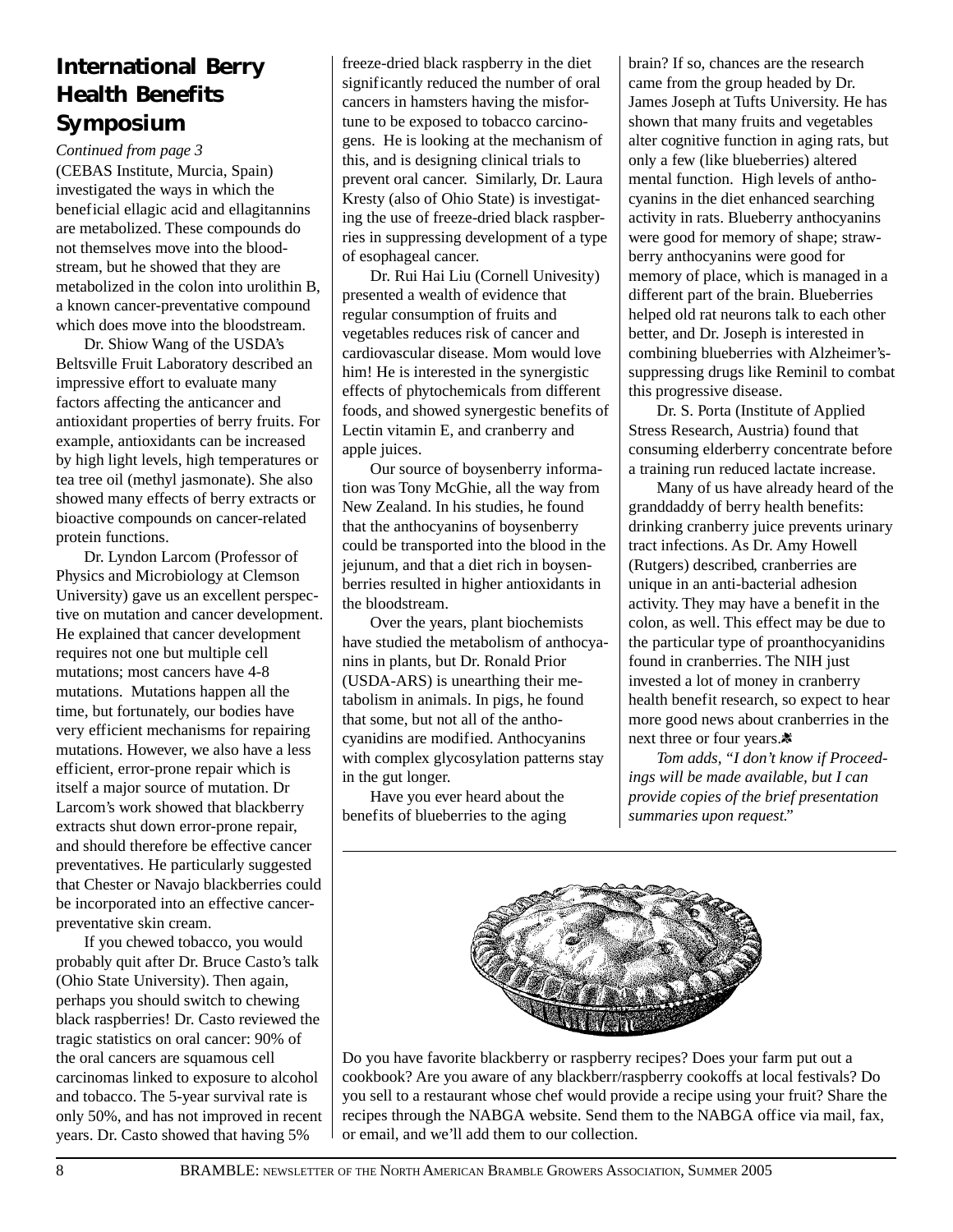# **Development of a simple system for blackberry shelf life evaluation**

*Principal Investigators: Penelope Perkins-Veazie, USDA, ARS, SCARL, Lane, OK and John Clark, Univ. Arkansas, Fayetteville, AR*

Blackberries of named selections, selections with observed attributes (firmness), and new selections from Dr. Clark's breeding program were harvested at weekly intervals from June 1 to June 24 ( a total of 4 harvests). Fruit were harvested directly into ½ pint clamshells and held on ice (at 5-10C) until arrival at Lane by car. Fruit were placed at 41 F for 7 days or at 68 F for 2 days. Additionally, subsamples of berries free of injury or decay and firm were placed on paper towels in egg cartons and held at 100% RH at 72 F for 2 days to stimulate fungal growth.

**1. Comparison of shelf life at 41 F to 68**

**F** (see table 1). Although the relative humidity was lower at 68 F, the higher temperature still adversely affected shelf life compared to 41 F. Thus, one temperature/RH regime cannot be substituted for the other. It may be necessary to try storing fruit for one night at 68 F. Oddly, although decay increased at the higher temperature, fruit firmness was not affected. This may be due to the lower relative humidity and the greater water loss at 68 F.

**2. Comparison of shelf life of known varieties to selections** (see table 2). Overall, use of a percent marketable score appears to have potential in determining the shelf life of blackberry selections.There was not a perfect fit, partly due to high rainfall prior to some harvest dates, yearly variability, and some as yet unidentified factors. For instance, Arapaho is normally used for national

shipment but was relatively poor this year, and Navaho, normally a very firm fruit, was not as firm.

Shipping rank indicate the best outlet for the selection, based on the percentage of marketable fruit, with <50 not good, 50-64 better, 65-74 for regional use, and >75 of national shipping potential (can stand up to cross country shipment). Percentage of marketable fruit represents an average of the variables decay, leak, and softness.

 We were unable to obtain enough high quality fruit to evaluate subsamples of each selection in a 100% relative humidity environment. It was observed that the cultivars with extraordinary shelf life, like Navaho, had little decay (15%) under these conditions, while most selections were 30-50%, and Choctaw had 75% decay. In previous years, concentration has been on shelf life performance at simulated

|           |          | ℅          |       |      |      |
|-----------|----------|------------|-------|------|------|
|           | SHIP     | market-    | %     | %    | %    |
| Selection | RANK     | able fruit | decay | leak | firm |
| A2195     | poor     | 42         | 66    | 97   | 73   |
| A2315     | poor     | 44         | 69    | 87   | 70   |
| A2314     | poor     | 47         | 65    | 72   | 58   |
| APF53     | poor     | 47         | 57    | 84   | 63   |
|           |          |            |       |      |      |
| APF44     | local    | 54         | 62    | 64   | 78   |
| APF40     | local    | 55         | 55    | 71   | 71   |
| A1800     | local    | 57         | 68    | 58   | 94   |
| A2255     | local    | 58         | 54    | 63   | 81   |
| A2066     | local    | 60         | 70    | 50   | 89   |
| Shawnee   | local    | 62         | 47    | 54   | 74   |
| A2252     | local    | 62         | 51    | 48   | 70   |
| APF12     | local    | 62         | 46    | 54   | 68   |
| Choctaw   | local    | 63         | 50    | 56   | 75   |
| APF8      | local    | 63         | 49    | 56   | 87   |
|           |          |            |       |      |      |
| Apache    | regional | 65         | 54    | 50   | 99   |
| A2214     | regional | 66         | 41    | 50   | 82   |
| A2190     | regional | 68         | 45    | 43   | 85   |
| Kiowa     | regional | 70         | 30    | 49   | 84   |
| Arapaho   | regional | 71         | 42    | 40   | 87   |
| A2215     | regional | 71         | 37    | 47   | 83   |
| A2091     | regional | 74         | 36    | 35   | 88   |
|           |          |            |       |      |      |
| Ouachita  | national | 75         | 36    | 31   | 92   |
| A2179     | national | 75         | 23    | 45   | 83   |
| A2189     | national | 75         | 44    | 30   | 97   |
| A2218     | national | 75         | 39    | 34   | 96   |
| A2222     | national | 75         | 73    | 26   | 92   |
| A2098     | national | 76         | 44    | 19   | 87   |
| A2035     | national | 78         | 22    | 32   | 87   |
| Chickasaw | national | 79         | 23    | 32   | 84   |

**Table 2. Shelf life of blackberries held for 2 days at 68 F or 7 days at 41 F (fruit of each selection were**

**held at both temperatures)**

retail/grower conditions of 41 F, 80% RH. Incorporation of clamshell storage in high humidity (100%) will be attempted in 2005 to further explore this system for shelf life evaluation.

**3. Comparison of variables as indicators of shelf life**. Correlation analysis of selections indicated that the most

**Table 1. Comparison of berry shelf life at 68 F (70% RH) vs 41 F (85%RH) (all selections)**

|         |        | $\%$       |           | %       |          |          |
|---------|--------|------------|-----------|---------|----------|----------|
| Temper- | Davs   | marketable | % decayed | leakv   | $%$ soft | % weight |
| ature   | stored | berries    | berries   | berries | berries  | loss     |
| 41 F    |        | 69a        | 35a       | 40a     | 18a      | 1.53a    |
| 68 F    |        | 56b        | 56b       | 57b     | 18a      | 3.94b    |

correlated independent variables were decay and leakiness of fruit This is encouraging, as determining leaky or decayed berries is simple.

## **Conclusions**

A2241 national 79 28 35 90 Navaho national 81 26 22 78

> Based on the first year of this study, holding a subset of berries at 100% relative humidity may be very useful in separating selections that appear to be firm when harvested yet quickly change in storage, such as Choctaw.

*This report was received in December 2004. NABGA funded this project for a second year in February, 2005.*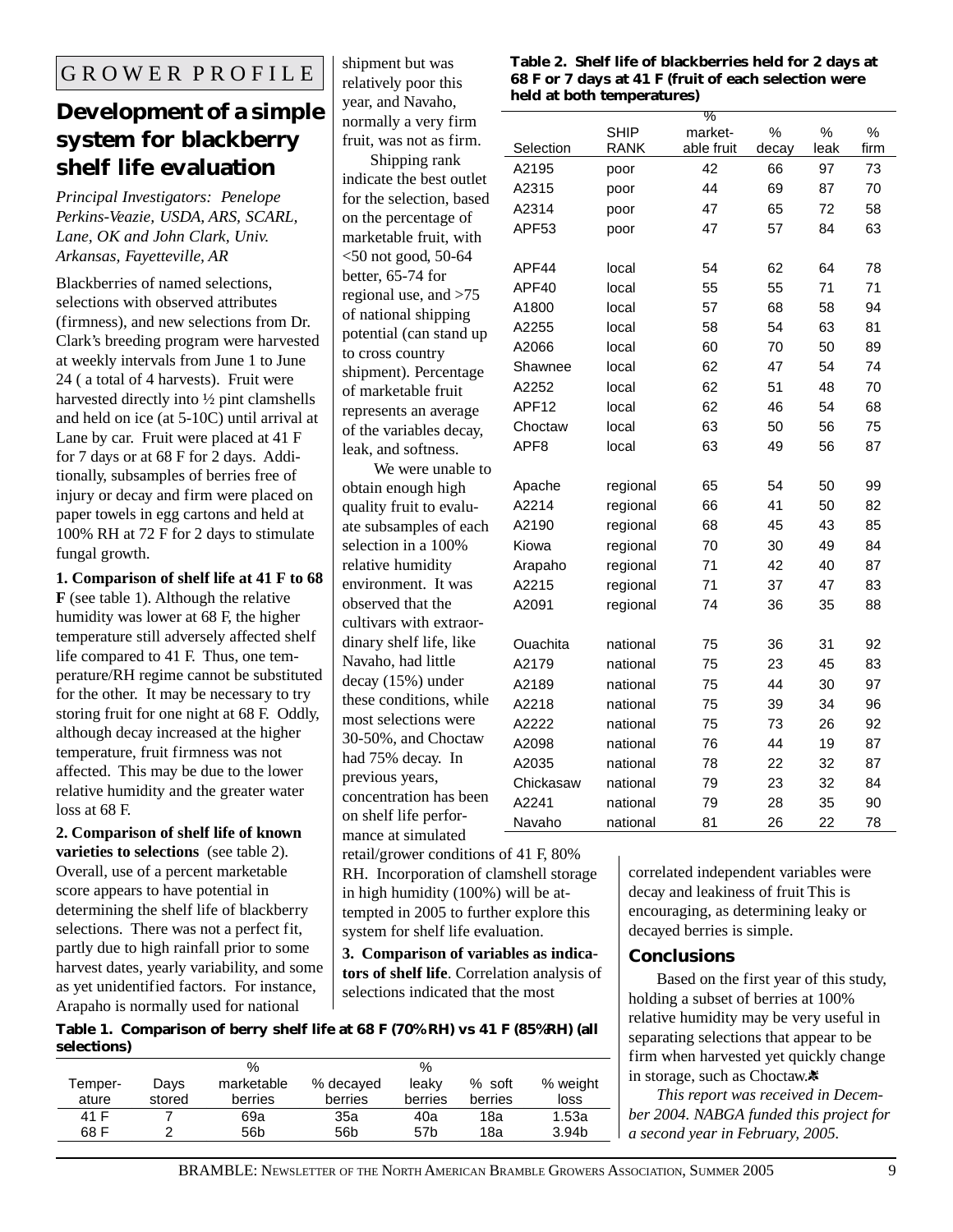# **The Economics of Happiness**

*Continued from page one*

1970s raised concerns about the extractive nature of the "free market" economy, and its inherent reliance on limited supplies of nonrenewable resources. The emergence of an economics of narrow, individual self-interest during the 1980s raised concerns about the growing economic gap between the "haves and have-nots." And, when the "economic bubble" of the 1990s burst at the turn of the century, many more people began to question whether America's economic growth is sustainable.

Until recently, the environment has been the focus of primary concern for sustainability. Relentless economic growth was depleting nonrenewable resources and polluting the natural environment. Today, there are growing questions of social and cultural sustainability. Concerns are not limited to the exporting of American jobs to other countries. There is growing evidence that our relentless pursuit of economic

prosperity is separating people within families, communities, and society as a whole and is destroying the social fabric of our country.

In our quest for global economic supremacy, the United States has become a splintered nation of disconnected people. Consequently, we live in an increasingly unhealthy society. The health of any society is reflected in the quality of relationships among its people – within families, communities, and society in general. During the latter half of the twentieth century, as American society has become increasingly disconnected, our relationships have become increasingly unhealthy and dysfunctional, and there is growing evidence that we live in an unsustainable society.

We Americans, in general, spend so much time and energy pursuing success that we have very little time left for other people, or even for ourselves. Those of us who succeed in achieving wealth or recognition from our peers, often sacrifice family, friends, and other personal relationships in the process of achieving. We focus so intently on the

economic bottom line that we lose sight of the line that separates caring from carelessness and right from wrong. We trade personal relationships and ethical righteousness for material success.

Those few who achieve success soon discover that neither wealth nor fame can ensure happiness. Those who work and strive for success eventually discover they can never have enough money and enough recognition. Most of us will never achieve wealth or fame, because both are defined by the few who achieve them and the many who do not. Most workers and strivers live their whole lives believing if only they could have been successful, they would have been happy – as Thoreau wrote, leading "lives of quiet desperation."

I have seen this desperation in the lives of those who work both in corporate offices and on factory assembly lines, in the halls of Congress and government bureaucracies, in administration of our local schools, in civic organizations, and even in our churches. I have also seen it among entrepreneurs who operate small businesses and among families who

# **We Sell Micropropagated, Certified/Virus-Indexed Blackberry Plants**

*All Greenhouse Grown*

## **Varieties**

**Apache\* thornless Arapaho\* thornless Chickasaw\* Choctaw Chester thornless Illini Hardy Kiowa\* Navaho\* thornless Ouachita\* Shawnee T riple Crown thornless** \* Patented Jones Farms





**7094 Honeysuckle Lane, Bailey, NC 27807 252-235-3248 home 252-399-9844 mobile email: jonesfarmsnc@aol.com**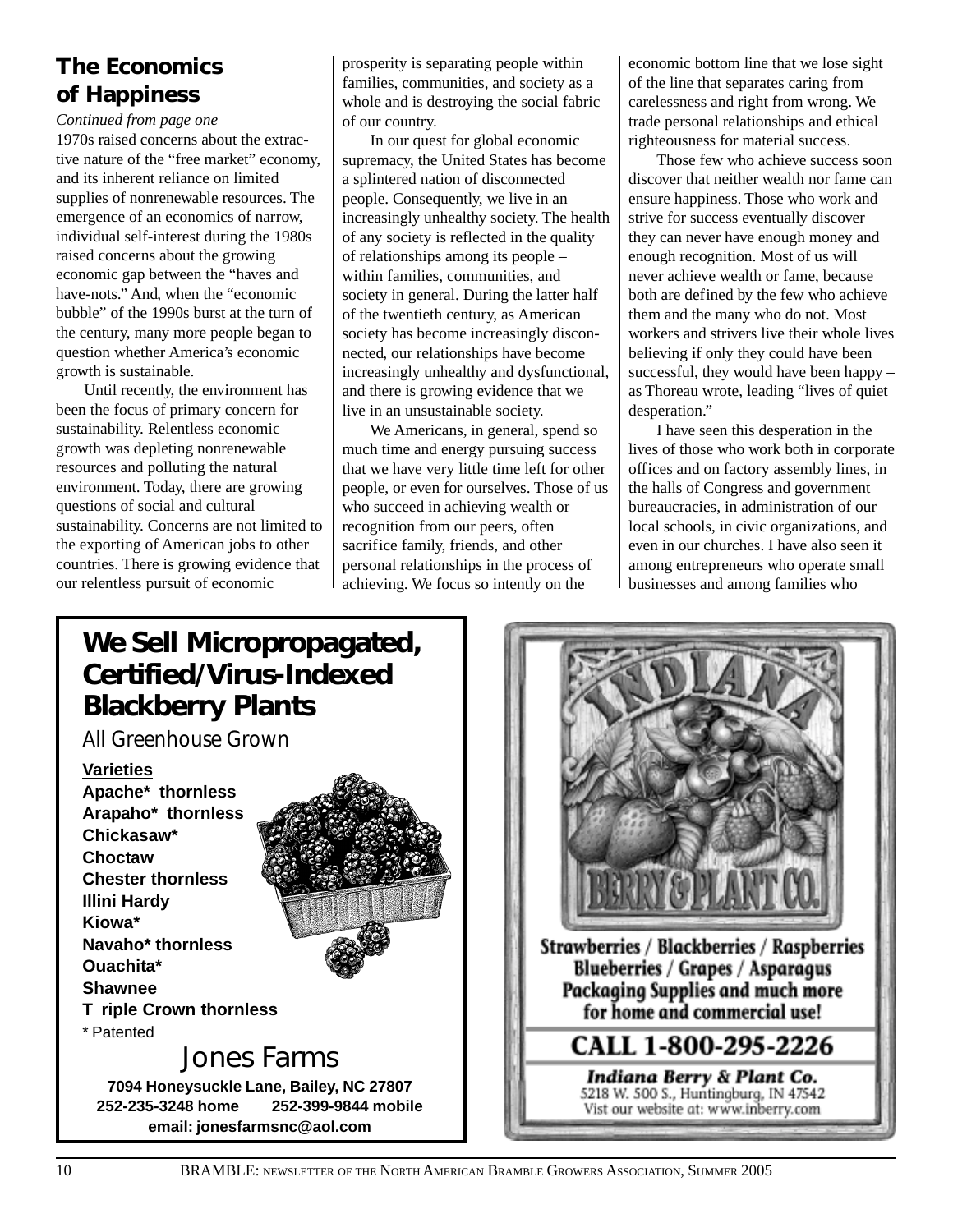operate farms. In pursuing the economic and political values that bring fleeting success, we have lost sight of the enduring, lasting values that bring true happiness. In our pursuit of economic success, we Americans have lost sight of the real purpose of life's journey, which is happiness.

Historically, happiness has been widely accepted as the motive of all purposeful human activity. The drafters of the Declaration of Independence, for example, listed "life, liberty, and the pursuit of happiness" among the inalienable rights of all people. Philosophers throughout the ages have spent a lot of time thinking about happiness. The *hedonist* philosophers equated happiness to sensory pleasures – to individual, personal experiences. However, another group of philosophers, including Aristotle, used the word *eudaimonia* for happiness. *Eudaimonia* is inherently social in nature – it is realized by individuals, but only within the context of family, friendships, community, or society. Aristotle's happiness, social happiness, was a natural product of positive personal relationships.

Equally important, this social happiness was considered a by-product of actions taken not to achieve some sensory satisfaction, but instead, taken for their own sake – because they were intrinsically good. In essence, Aristotle and his followers believed that true happiness was not something to be pursued, but instead, was a natural consequence of *righteous* living. So, happiness is not about doing, it is about being; it is not about achieving, instead it is about

relationships and righteousness.

In our pursuit of *hedonistic* economic success, we Americans have abandoned the social happiness of *eudaimonia* and we have suffered the inevitable consequences.

Nowhere are the consequences of our self-centered, materialistic American lifestyle more evident than in the American food and farming system. Americans want their food to be quick, convenient, and cheap. We have accepted as an article of faith that our food should be cheap, and we boast that the average American

*In our pursuit of economic success, we Americans have lost sight of the real purpose of life's journey, which is happiness.*

spends just a bit more than a dime of each dollar of disposable income for food. In reality, we spend less than two cents of each dollar of income for food, because eight cents of each "food dime" goes to pay for processing, transportation, storage, packaging, advertising, etc. – not for food.

Eighty percent of the total value of food is value added beyond the farm gate, but added value also requires added cost. And the vast majority of these added costs are associated with the various functions that make food quicker and easier to prepare or otherwise more convenient for the consumer. Most of the rest, such as costs of advertising and packaging, are spent to convince us of the wisdom of our preference for conve-

# **STRAWBERRY & RASPBERRY PLANTS**

**Blackberry Canes, Asparagus Crowns, Rhubarb &** Horseradish, Blueberry, Black Currant

**STRAWBERRY**  $R.R. #2$ Simcoe, Ontario Canada **N3Y 4K1** 

All plant material is grown under recognized Provincial or State Programs.

**CALL FOR FREE CATALOGUE** Phone: 1-519-426-3099 Fax: 1-519-426-2573 www.strawberrytyme.com nience.

A growing American addiction to quick and convenient food is evident in the increasing share of our food dollar spent at restaurants and other eating establishments – a share approaching half of total food purchases. "Fast food" places account for nearly half of all food consumed away from home.

But, quick and easy food comes at a high cost – a cost far exceeding the dollar and cent cost we pay at the supermarket or eating establishment. Eric Schlosser, in his recent best seller, *Fast Food Nation*, addresses the cost of the American "love affair" with fast foods. He states, "Fast food has triggered the homogenization of our society. Fast food has hastened the malling of our landscape, widening of the chasm between rich and poor, fueled an epidemic of obesity, and propelled the juggernaut of American cultural imperialism abroad." He documents how quick food has lured us into choosing diets deficient in nearly everything except calories, supporting practices deceptive in every aspect from advertising to flavoring, and systems that degrade nearly everyone and everything involved in the process.

Our addiction to convenience also is wresting control of the food system from consumers, placing it instead into the hands of a few giant, transnational corporations. A handful of giant agribusiness firms, allied by various business arrangements, to form giant "global food clusters" now dominate food markets globally. By controlling the food system – the processing, storage, packaging, and distribution necessary to make food convenient for consumers – these firms are controlling the global food system. The greatest cost of our addiction to convenience may well be the loss of control over our food supply.

The negative consequences of our quest for *cheap* food are seen most clearly in the demise of family farms and the decay of rural communities. A competitive marketplace forced farmers to specialize, standardize, and consolidate – to industrialize their farming operations – in order to reduce costs of

*Continued on next page*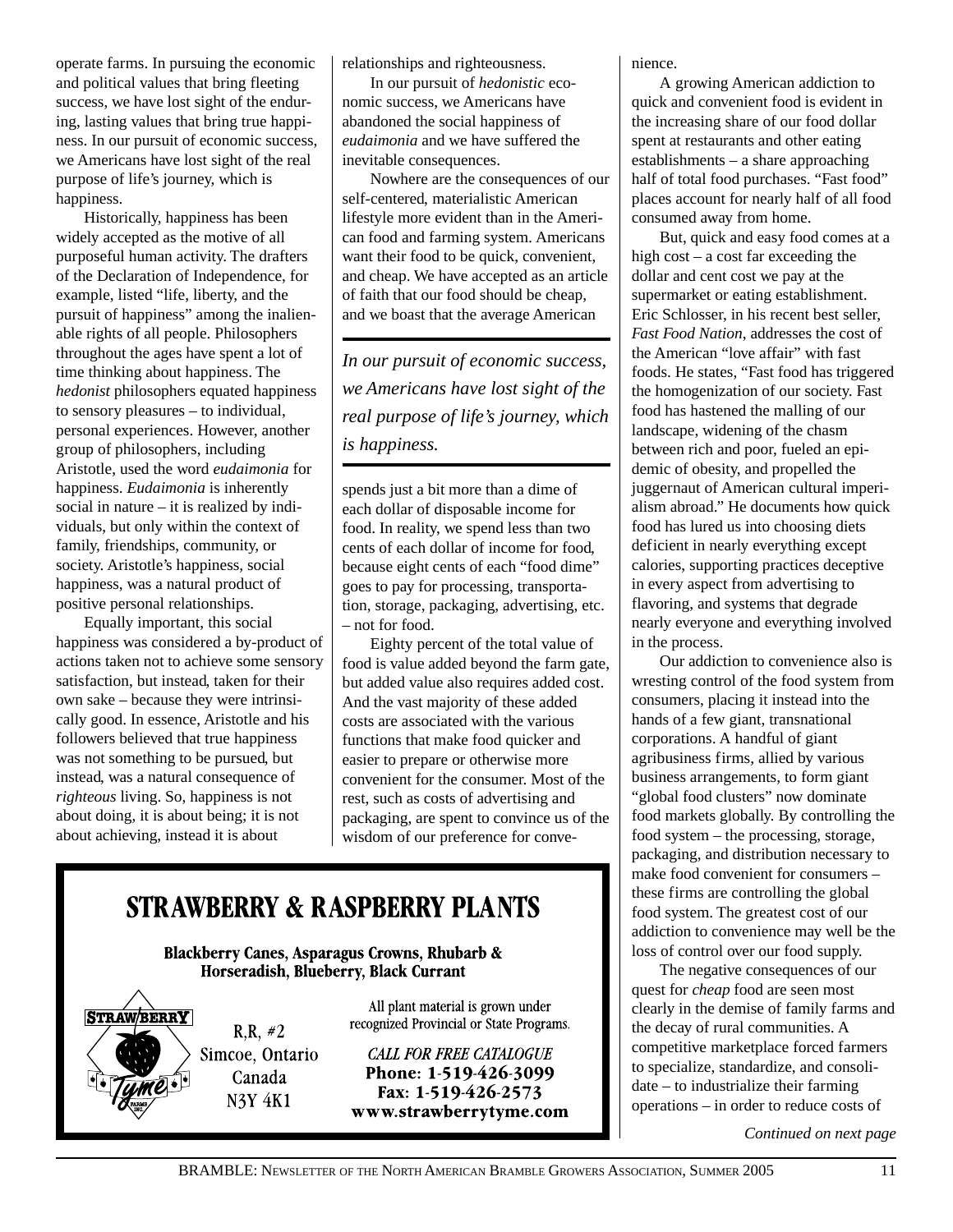# **The Economics of Happiness**

production and bring down the costs of food. The number of farmers in the U.S. dropped from more than six million in the 1930s to less than two million in 2000. And, today's farm families earn more than ninety percent of their total household income from off-farm sources, whereas farms in the 1930s were mostly full-time family farms. *Continued from previous page*

The demise of family farms has resulted in the decay of many rural communities. Fewer farm families have meant fewer people to buy clothes, shoes, and groceries on Main Street, but also, fewer farm families to help support local schools, churches, and civic organizations. In addition, large-scale farming operations often bypass local communities when marketing their products and purchasing inputs. As a result, many of the most economically depressed areas in the U.S. today are agriculturally dependent counties.Today the corporatization of agriculture through contract production, the final stage of consolidation of

control, is pitting neighbor against neighbor, turning farmers into corporate hired hands, and ripping what's left of the rural social fabric to shreds.

The industrialization of agriculture has resulted in degradation of the rural environment. The consequences of mechanization, agri-chemicals, and large-scale, confinement animal feeding operations have been excessive erosion of soils, pollution of streams and groundwater, and depletion of the soil organic matter and biological diversity upon which our food production ultimately must depend. Agriculture has become the number one non-point source of stream pollution in the U.S.

Even those farmers who have survived economically have sacrificed the happiness of farming. Most conventional commercial farmers today will admit, "Farming just isn't fun anymore." It's not just a matter of lack of profitability; it's also their loss of a sense of being part of a community and the lack of integrity in their relationships with their animals and with the land. Most conventional farmers today, even so-called successful farmers, advise their children

to leave the community and to get an education, so they can do something other than farming for a living. This is hardly indicative of happy farm families or expectations of a happy future in farming.

It's time to stop and ask, "Is this the kind of agriculture we want?" "Is this the kind of society we want?" Is this what we want to be? If the *hedonists* were right, then Americans should be the happiest people on earth. Americans probably spend more money on themselves, for their own sensory pleasure, than has any people at any time in human history. But, our wealth has not brought happiness. The evidence continues to grow that lasting happiness is to be found in positive relationships, in family, community, and society, and in righteous living – in social happiness, not in the narrow pursuit of *hedonistic* self-interest. It's time to stop

*I don't believe the demise of family farms, the degradation of the rural environment, and the decay of rural communities can be so easily justified as simply declaring them the inevitable consequences of a free market economy.*

and ask, "What kind of people do we really want to be?"

To most economists, if the economy is growing, if it is getting bigger, then the economy is getting better, regardless of the consequences for social equity or environmental integrity. But, I simply don't believe that a bigger economy necessarily results in a better society or that a more economically efficient agriculture is necessarily a better agriculture. I don't believe the demise of family farms, the degradation of the rural environment, and the decay of rural communities can be so easily justified as simply declaring them the inevitable consequences of a free market economy.

But, why would anyone pay any attention to me? First, I am an economist, and have been one for more than thirtyfive years. I have been a professor of agricultural economics at the major state agricultural universities in North Carolina, Oklahoma, Georgia, and Missouri. I grew up as a farmer – on a small dairy farm in Southwest Missouri. But, I also operated a small business during my high school years and I worked in management for three years for a major meat packing company – Wilson Foods – after graduating from college. Perhaps most important, I spent three-fourths of my life and half of my professional career believing and teaching the very things that the agricultural establishment is

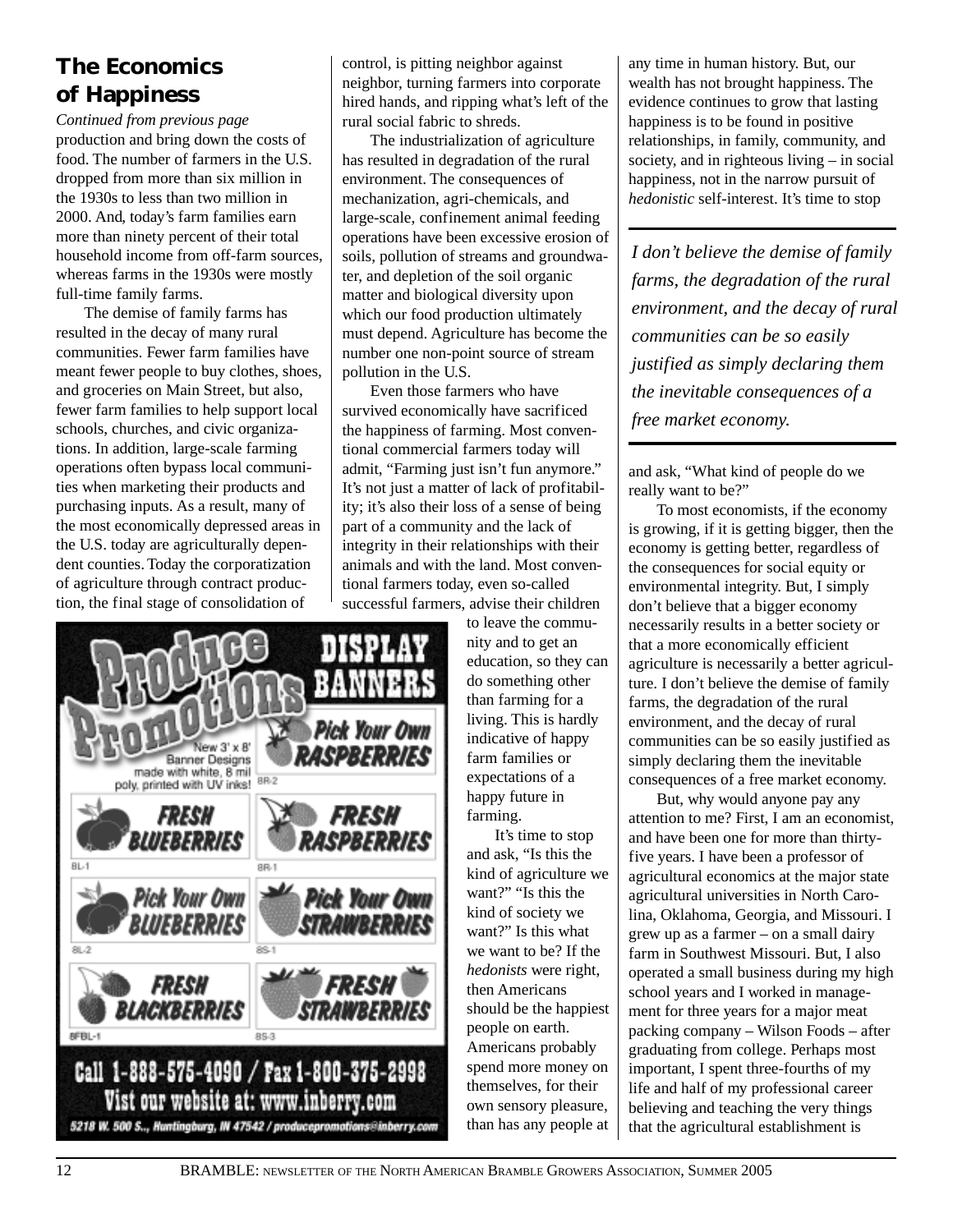extolling today. I know where these folks "are coming from" because I have "been there."

I used to tell farmers that they were going to have to either "get bigger or get out." I told them they were going to have to become sharp financial managers, smart personnel managers, and astute marketers, because the only farmers with the future were those who saw farming as a business, rather than as a way of life. I cautioned farmers to separate farm business from family business, and not allow family matters be an economic drag on the farm. I believed the family farm was of the past, not of the future.

However, during the farm financial crisis of the 1980s, I began to feel that something was terribly wrong in American agriculture. Many farmers had borrowed heavily at record high interest rates to expand production to meet booming export demand during the 1970s, only to see exports dry up, commodity prices plummet, and record farm profits turn into disastrous farm losses. The agricultural establishment at the time chastised these farmers as poor managers who should have known better than to borrow so much, or at least should have know how to survive the inevitable hard times of farming. However, I discovered that the farmers who were in the biggest financial difficulty were those who had been doing the things that the agricultural establishment – including me, and my economic colleagues – had been telling them they should do. I came to realize that I had been much more a part of the farm problem than a part of the solution.

Many farmers I talked with had not followed the advice of us so-called experts. They were not overly specialized; they had maintained some diversity of enterprises, and some enterprises were still profitable. They had minimized their dependence on costly chemical inputs and farm equipment, so their cost-price squeeze wasn't quite so tight. They had not bought land to expand their operations, so their debts were more manageable. The farmers we economists had branded as laggards – resisters of new technologies and new ideas – were at least coping with one of the most severe

economic farm crises of the century.

I eventually concluded that we economists, and other agriculturalists, were simply out of touch with reality. We had been trying to transform farming into something that it was not and could not be. We had treated the farm as if it were simply a factory without a roof. We had encouraged farmers to specialize, standardize, and consolidate, as if farming were a manufacturing process. However, I was beginning to understand that real farming is fundamentally different from working on an assembly line or managing a factory. Farming isn't just about minimizing costs or maximizing profits; it's about nurturing and caring for living things – plants, animals, people, and even the wild things of the fields and forests and living things in the soil. The family nurtures the farm and the farm nurtures the family, and the family nurtures, and is nurtured by, the biological and social community.

Luckily, at about this time, something called sustainable agriculture was making its way onto the national agricultural scene. The more I learned about sustainable agriculture, the more I realized that it might answer my growing questions concerning why the agriculture I had been promoting wasn't working. But more important, in sustainable agriculture, I felt I might find a reason to believe again in the future of farming. I returned to Missouri, my home

*Farming isn't just about minimizing costs or maximizing profits; it's about nurturing and caring for living things – plants, animals, people, and even the wild things of the fields and forests and living things in the soil.*

state, in late 1988, to work with farmers interested in this new kind of farming. My first understanding of sustainable agriculture was that of a *balanced* approach to farming. Missouri had a highly successful extension program back in the 1950s that focused on balancing farm profitability, soil conservation, and family living; it had been called the Balanced Farming program. The program had been driven by the need to increase farm income, but without degrading the land or the quality of family life. Sustainable agriculture was being driven more by the environmental concerns being raised by a profit-driven, industrialization of agriculture. But, the needs for farm income and for a desirable quality of farm and rural life were still there.

People were beginning to understand that an agriculture that degraded the land and polluted the natural environment simply could not sustain its productivity over time. People were also beginning to understand that an agriculture that couldn't meet the needs of society – not just as consumers, but as farmers, rural residents, and people in general – would not be supported by society, and thus, was not sustainable. And, everyone still understood that agriculture had to be profitable, at least periodically, if farmers were to survive financially. So, farming sustainably was about finding balance and harmony among the ecological, economic, and social aspects of farming. Certainly, it was about meeting the needs of the present while leaving opportunities for the future, but to me, it was more just a *common sense* way to farm.

Through my work with a new breed of farmers, I rediscovered the happiness in farming. Most of these new farmers have smaller farming operations than do their conventional, industrial counterparts. Their farms also tend to be more diverse, often integrating crop and livestock production. Many of these farmers market directly to local customers – often to loyal customers whom they know personally. The new crop producers label their products as organic, natural, biodynamic, holistic, ecological, or simply rely on being *local* as a market advantage. These new farmers are set apart from commodity producers, not so much by size, or products, or markets, as by their philosophy of farming and their philosophy of life. The size, products, and markets are simply a reflection of their philosophy. They are farming not just for profits; they are farming for

*Continued on next page*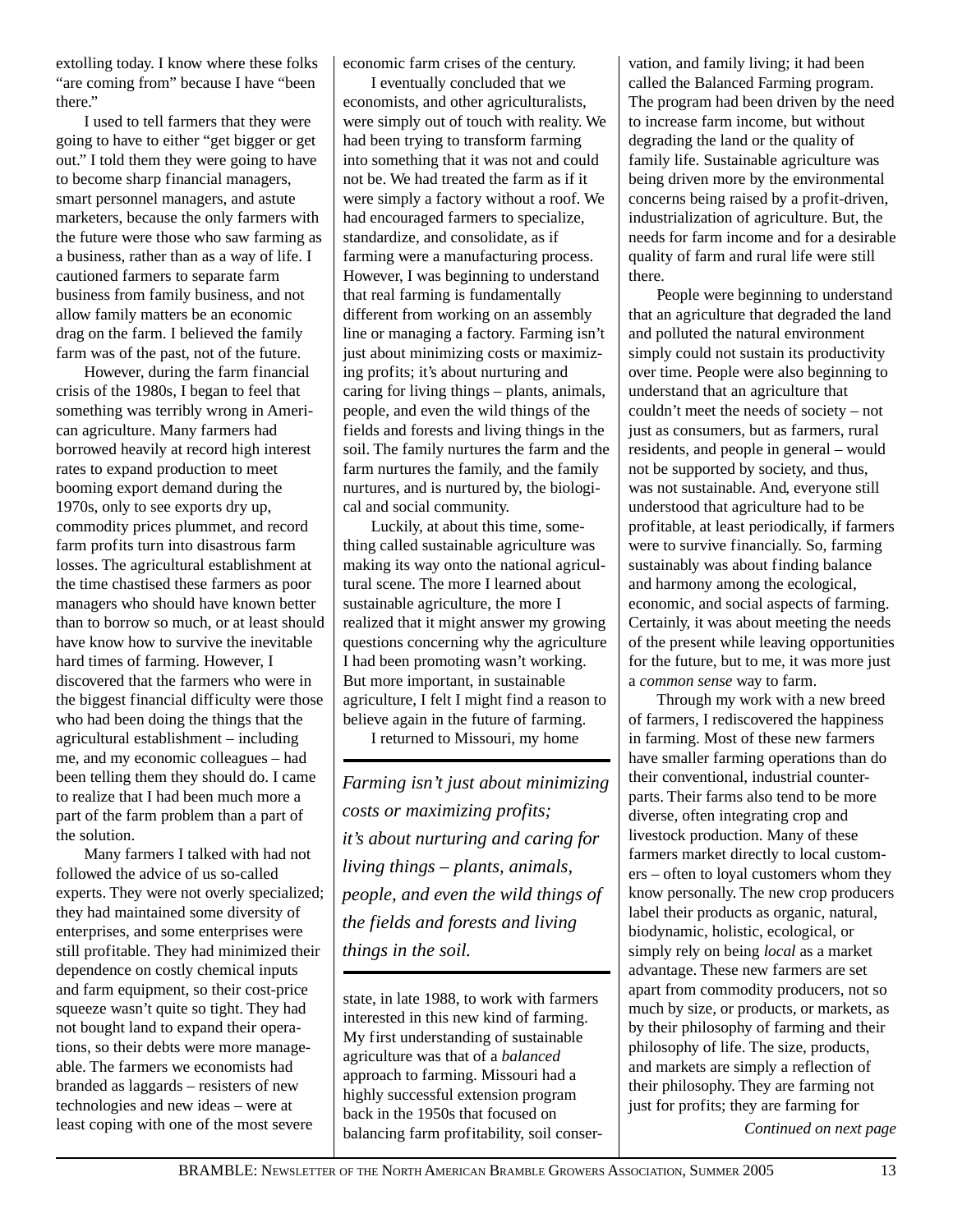# **The Economics of Happiness**

*Continued from previous page*

better overall quality of life, for happiness – and many are finding it.

Over the past five years, I have had the privilege of speaking at 35-40 different venues a year, and most of those were conferences attended by what I call *sustainable* farmers. In truth, we never know for sure whether a farming system is or isn't sustainable, but these farmers balance economic, ecological, and social considerations in their decisions. These conferences range in size from a few dozen people to a few thousand. I never pass up an opportunity to visit with farmers wherever I go, and most of what I know about sustainable farming today, I have learned from farmers.

The new farmers I have met along the way are very different from the farmers I had worked with previously. First, the new farmers are much more diverse with respect to age, gender, education, and income. Second, more families, including children, attend sustainable agriculture conferences, and the whole family participates, often as presenters as well as attendees. Third, these new farmers willingly share ideas and information; they are trying to help each other succeed. Perhaps because of the other differences, these farmers tend to be much more hopeful, if not optimistic, about the future than are their conventional counterparts.

Sustainable farmers are on a new frontier of farming, and life is rarely easy for the pioneers on any frontier. They face many frustrations, and some failures, along the way, because no one really knows how to do what they are doing. But, more and more of these new farmers are finding ways to succeed. These new farmers define success not just in terms of profit, but also in terms of their overall economic, social, and spiritual quality of life. They are putting the fun back in farming; they are finding happiness in farming.

I am not trying to shove the idea of sustainable agriculture down anyone's throat. It really doesn't matter what you call it. As long as it's sustainable, it will

result in a more desirable quality of life. You can call it practical farming, balanced farming, true family farming, or common sense farming, if you don't like the ecological or sustainable labels. Perhaps, the basic ideas would be more acceptable in today's society if we referred to it as farming for the triple bottom line.

The business concept of a triple bottom line first came to widespread attention in corporate management circles in the late 1990s and has since gained in popularity among businesses of all types. Managing for a triple bottom line suggests managing for balance among the economic, environmental, and social dimensions of business perfor-

*Managing for a triple bottom line suggests managing for balance among the economic, environmental, and social dimensions of business performance, rather than just maximizing profits or growth.*

mance, rather than just maximizing profits or growth. Triple bottom line managers recognize that businesses lacking social and ecological integrity are not economically viable over the long run; their costs eventually increase and customer loyalty declines. So they focus on conserving nonrenewable resources and protecting the environment, and on being a good neighbor and good corporate citizen, as the means of maintaining long-run profitability.

In many situations, they find that by paying more attention to social and ecological performance, they can actually improve economic performance, even in the short run. They may find ways to transform wastes into economic inputs and to increase production while using fewer costly, nonrenewable resources. They may also find ways to reduce labor costs and create new markets by developing and maintaining better relationships with their workers, their customers, and others in the communities in which they operate. In general, they improve their efficiency in converting ecological and

social resources into economic advantages.

Triple bottom line management has its legitimate skeptics. Businesses have always claimed to be good neighbors and good corporate citizens, but such claims have rarely been allowed to take precedent over maximizing corporate profits. Even Monsanto and DuPont, for example, have "sustainable agriculture" programs. In such cases, the triple bottom line becomes little more than a public relations strategy.

At first, a business strategy based on right relationships may seem a bit naïve or idealistic, but on further thought, it is not. Our first thought may be that our highest priority should be on economics, but further thought will reveal that economics is but a means to a greater end, in business and in life.

Our common sense tells us that wealth does not bring happiness, because happiness requires more than having lots of money to buy lots of *stuff*. Over the long run, economic success must be reconciled with the pursuit of happiness. How can a business possibly sustain its profitability over the long run by any other means than contributing to the happiness of people? How can a family farm possibly be sustained by any other means other than contributing to the happiness of people? Managing for the triple bottom is managing for sustainability, is managing for lasting happiness.

Over the years, I have come to believe that the new sustainable American farmers are lighting the path back to happiness for the rest of us. In the happiness I see in the eyes of these new farm families, I see hope for the future of America. As a nation, we have been working harder, making more money, and buying more *stuff*, but in the process, we have become a nation of increasingly disconnected, unhappy people. To regain our lost sense of happiness, we must make time in our busy lives to restore broken relationships and to explore the purpose and meaning of our lives. We must search for happiness within the context of caring families and communities, in a sense of rightness in our relationships with other people and with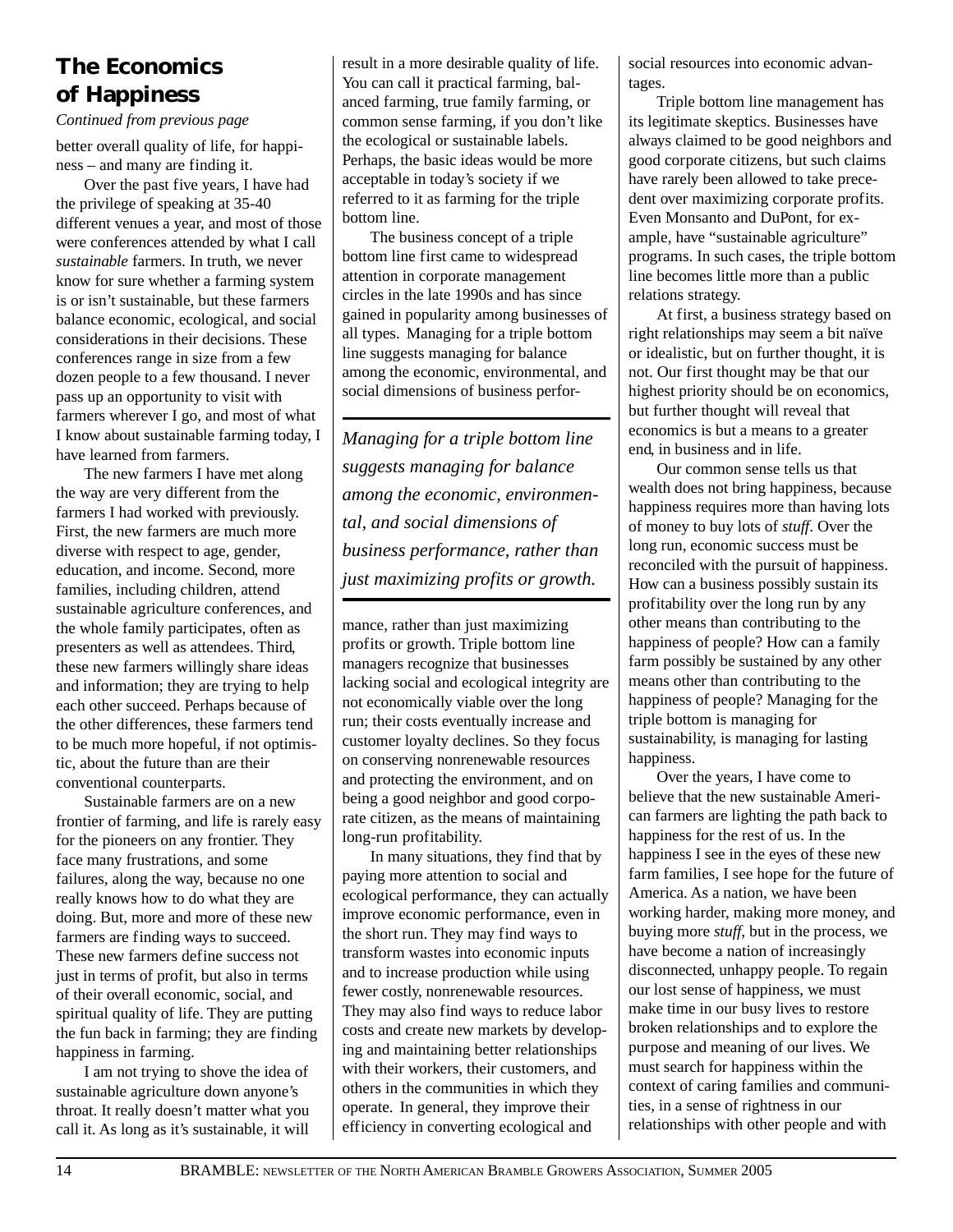## **Membership Directory Additions – Clip & Save**

Please welcome these members who have joined or renewed their memberships in NABGA since our directory was published this spring. The list to right is formatted so you can clip or photocopy the page and fasten it into your membership directory. (You may also want to note down the new address for NABGA's Vice President, Tom Walters, which can be found on the back page of this newsletter.)

For a current directory, also visit the "Members Only" section of our new website – very useful if you tend to misplace the printed version!

*If you know growers, researchers, extension specialists, or others who might like to join NABGA, we would be glad to send them sample newsletters and membership applications, either by mail or email.*

the rest of creation.

But first, we must have the courage to challenge conventional economic thinking that "pursuit of wealth" means "pursuit of happiness." Next, we must realize that happiness, in any sense other than hedonistic sensory pleasure, depends on the quality of our personal relationships. Finally, we must understand that happiness is a "by-product" of "right relationships" – not something that we pursue, but instead something that comes to us when we find the courage to do what we know in our heart to be the right and good thing to do.

Working and living sustainably does not require that we live a life of selfsacrifice, but instead, that we live a life of quality – a life of happiness. It is not a sacrifice to care for each other or to care for the earth, these things reflect rightness in our relationships with each other and with the earth, and thus, are necessary for our happiness. Sustainability is not about sacrifice, but instead about happiness. Neither is sustainability about becoming wealthy; instead, it is about living a good life – about being happy. As the new sustainable farmers find ways to make a decent living, while caring for the land and caring for other people, not only

#### **Anthony & Carol Boutard Ayers Creek Farm** P O Box 1150 Gaston, OR 97119 Phone: 503-985-0177 f aboutard@orednet.org

**Edward Butt Newfoundland Dept. of Natural Resources** P. O. BOX 2006, Fortis Tower Corner Brook, NF A2H 6J8 Phone: 709-637-2662 w edbutt@gov.nf.ca

**Pam Fisher Ontario Ministry of Agriculture & Food** BOX 587 Simcoe, ON N3Y 4N5 Phone: 519-426-2238 W Fax: 519-428-1142 pam.fisher@omaf.gov.on.ca www.gov.on.ca/omafra.english/ ag.html

**Brian Foote Korvan Industries, Inc.** 270 Birch Bay Lynden Rd Lynden, WA 98264 Phone: 360-354-1500 w Fax: 360-354-1300 bfoote@oxbocorp.com

**Michael Goff Mike's Berry Patch** 794 Bloody Run Rd. Morgantown, WV 26508 Phone: 304-296-5246

**Kelly Kilgore Brynderwyn** 5656 Kiddville Lane Lexington, KY 40356 Phone: 310-994-9883 cell Fax: 413-691-7310 idfendem2@cs.com

**Paul Lomond Wild Cove Farm** 9 Forest Rd, Box 180 Steady Brook, NF A2H 2N2 Phone: 709-634-6456 paul.lomond@nf.sympatico.ca

## **Alain Masse**

**Pepiniere A Masse Inc** 256 Haut Riviere Nord St. Cesaire, PQ J0L 1T0 Phone: 450-469-3380 h 450-830-0202 cell Fax: 450-469-0320 masse.inc@qc.aira.com www.pepiniereamasse.com

### **Victor Moller**

**Hortifrut S A** Av 11 Septiembre 1860, Piso 9 Santiago, Chile Phone: 56-2-3629242 w Fax: 56-2-2340775 vmoller@hortifrut.cl

### **Marilyn Odneal**

**Fruit Experiment Station** 9740 Red Spring Rd Mountain Grove, MO 65711 Phone: 417-926-4105 w fax: 417-926-6646 marilynodneal@smsu.edu http://mtngrv.smsu.edu

### **Clarence Peters**

**Saskatchewan Ag & Food** 125-3085 Albert Street Regina, SK S4S OB1 Phone: 306-787-4666 Cpeters@Agr.Gov.Sk.Ca

## **John & Linda Shenk**

**Shenk's Berry Farm** 911 Disston View Dr. Lititz PA 17543 Phone: 717-626-6194 h shenkberryfarm@juno.com www.shinkberryfarm.com

**Donel Sprenger**

**Black & Blue Berry Farm** 5466 Willow Lane Vermilion OH 44089 Phone: 440-967-9929 h 440-282-7701 w

#### **Art Summerfield Summerfield Berry Farm** P O Box 489 Camino, CA 95709 Phone: 530-647-2833 h

are they leading the way to a new sustainable food system, they are also showing way for the rest of society to a new economics of happiness.

*John Ikerd is Professor Emeritus, University of Missouri, Columbia, MO – USA, e-mail: JEIkerd@AOL.COM. web site: www.ssu.missouri.edu/faculty/jikerd.* *This text has been slighly edited. The full version, including footnotes, may be obtained by emailing nabga@mindspring.com.*